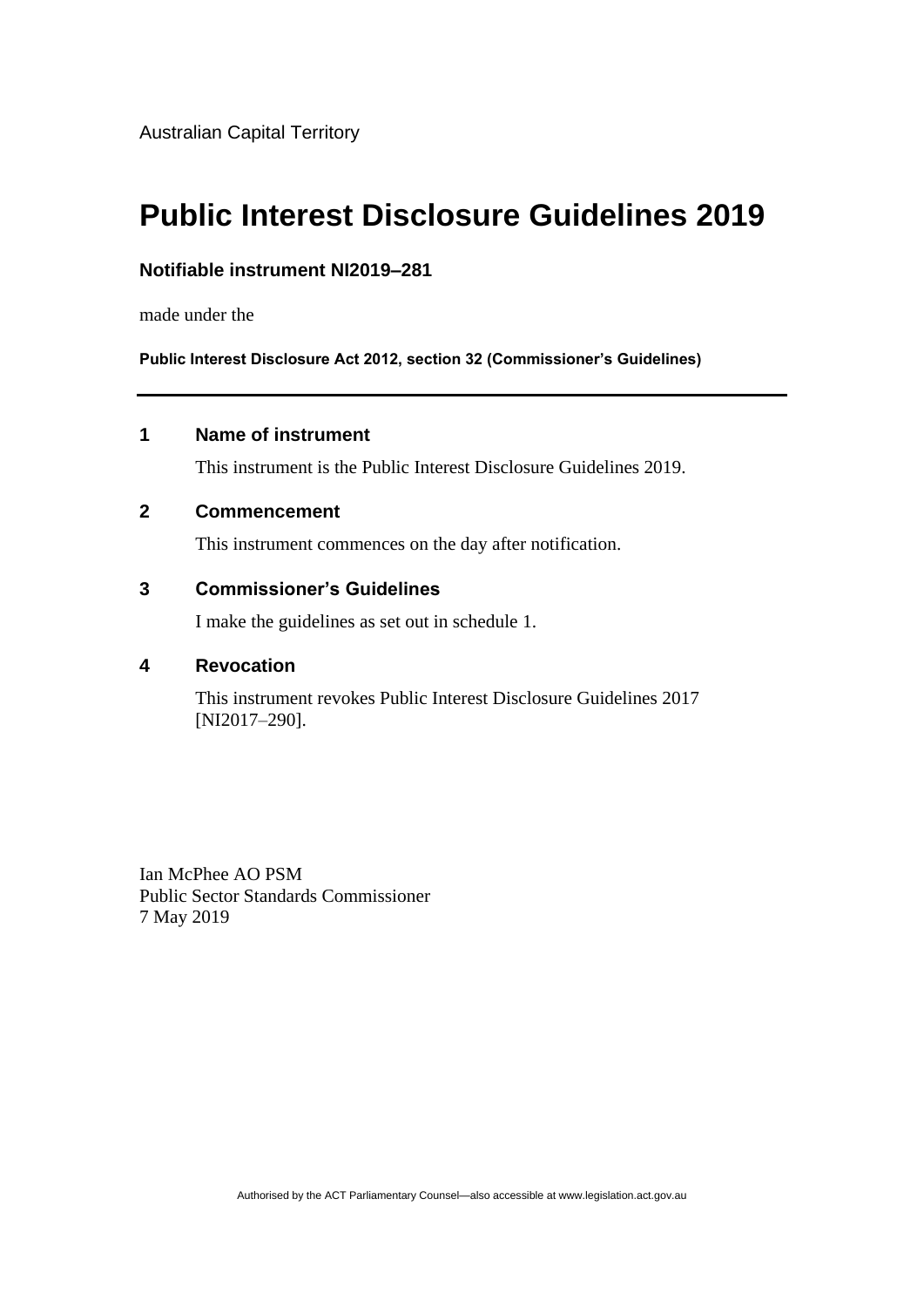

**Public Sector Standards Commissioner Public Interest Disclosure Guidelines 2019**

**Made under the** *Public Interest Disclosure Act 2012* **May 2019**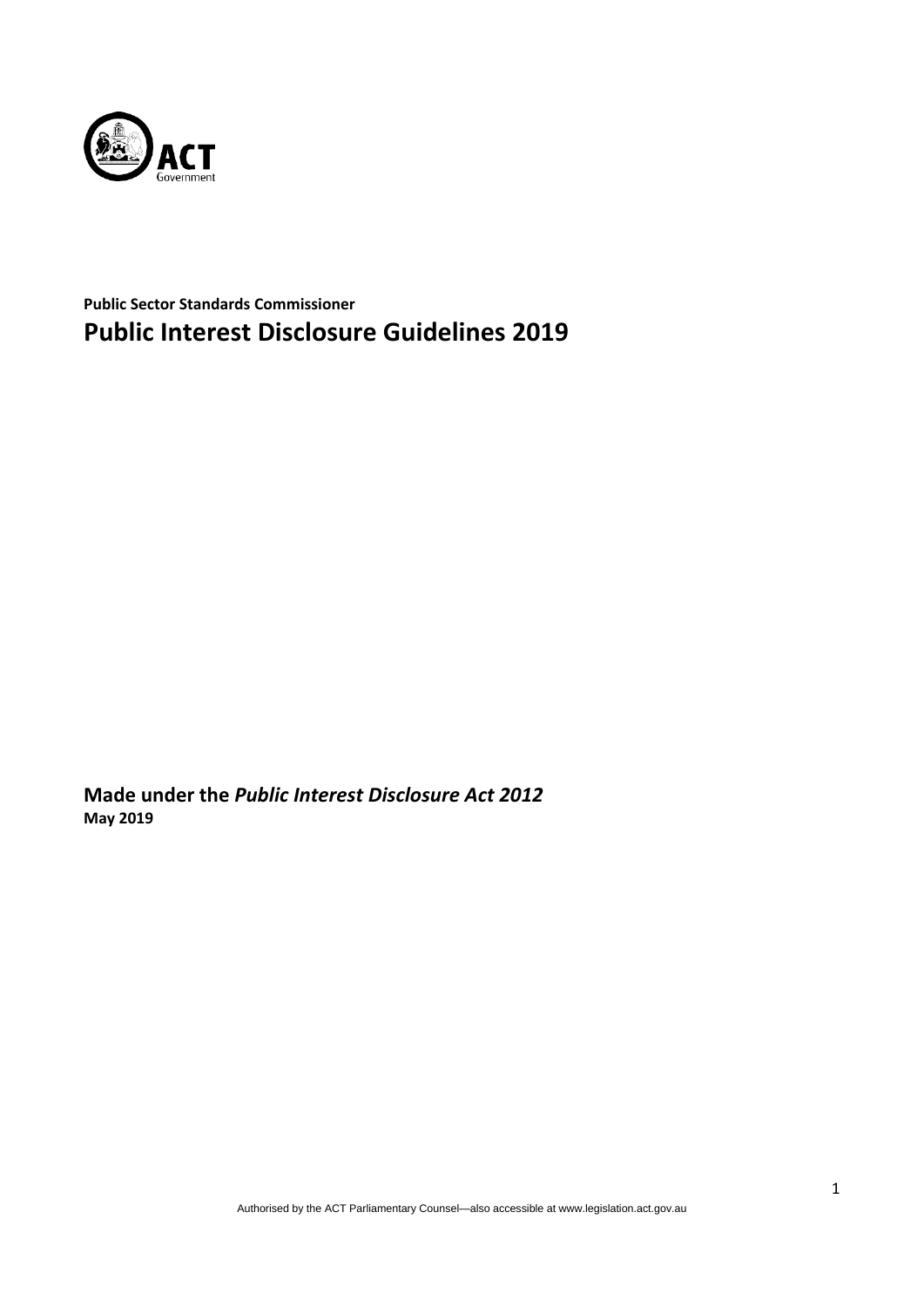# **Contents**

|                                                                                         | 4              |
|-----------------------------------------------------------------------------------------|----------------|
|                                                                                         | 5              |
|                                                                                         | 5              |
|                                                                                         | $\overline{7}$ |
|                                                                                         | 7              |
|                                                                                         | 7              |
| 1.2 What is not a Public Interest Disclosure? <b>2006</b> 2010 2020 2021 2021 2022 2023 | 8              |
| Table 1: Differentiating between a PID, complaints/grievances, etc                      | 9              |
| 1.3 Relationship to other external scrutiny and complaint functions                     | 10             |
|                                                                                         | 11             |
|                                                                                         | 11             |
|                                                                                         | 12             |
|                                                                                         | 12             |
|                                                                                         | 13             |
|                                                                                         | 13             |
|                                                                                         | 14             |
|                                                                                         | 15             |
|                                                                                         | 16             |
| 2.8 What happens if I think my disclosure is not handled properly?                      | 17             |
| 2.9 What happens if my disclosure is determined not to be a PID?                        | 17             |
|                                                                                         | 18             |
|                                                                                         | 18             |
|                                                                                         | 18             |
|                                                                                         | 18             |
|                                                                                         | 19             |
|                                                                                         | 19             |
|                                                                                         | 19             |
|                                                                                         | 19             |
|                                                                                         | 20             |
|                                                                                         | 21             |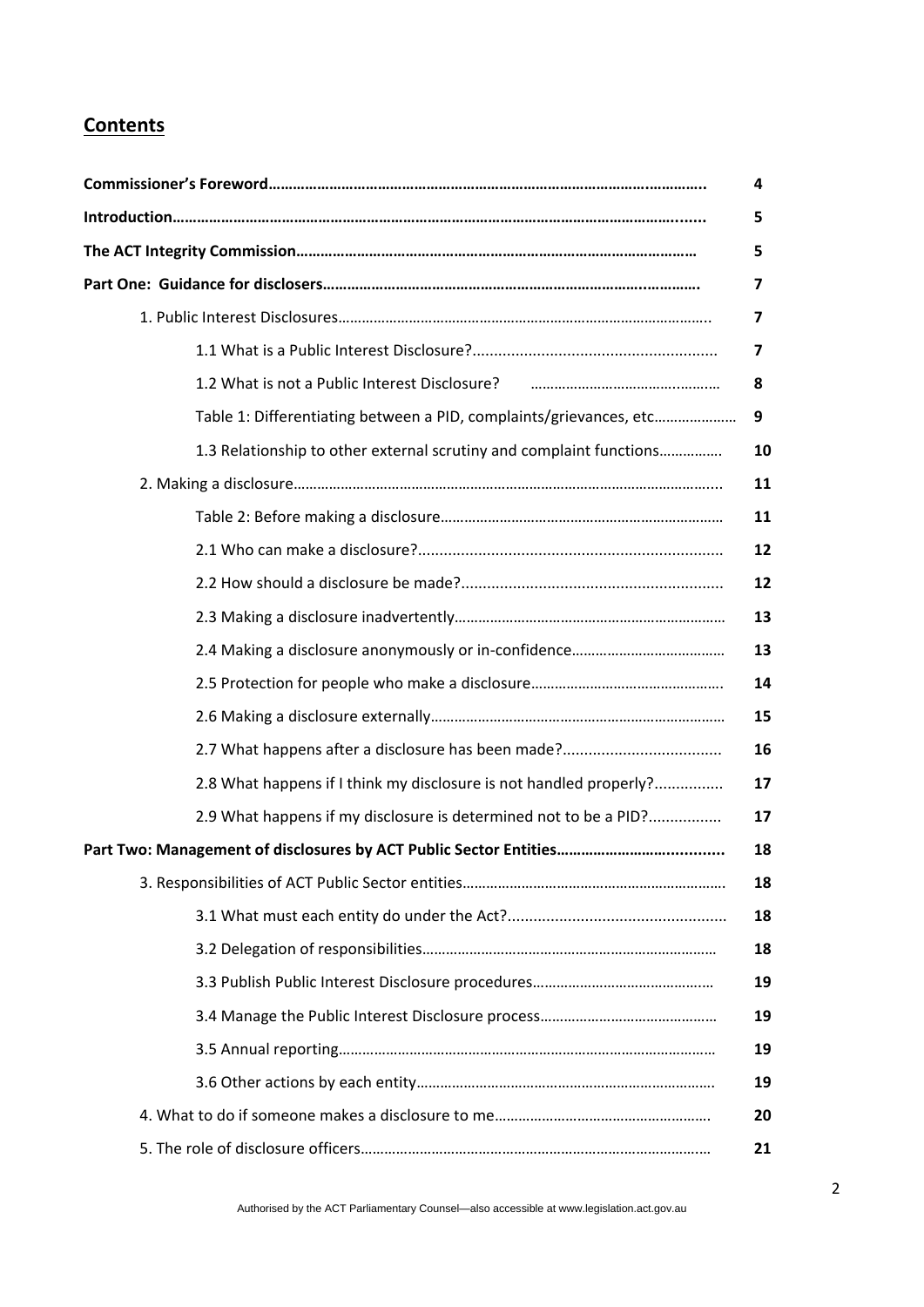|                                                                     | 21 |
|---------------------------------------------------------------------|----|
|                                                                     | 22 |
|                                                                     | 22 |
|                                                                     | 22 |
|                                                                     | 24 |
|                                                                     | 25 |
|                                                                     | 26 |
|                                                                     | 26 |
|                                                                     | 27 |
|                                                                     | 27 |
|                                                                     | 27 |
|                                                                     | 28 |
|                                                                     | 28 |
|                                                                     | 28 |
| Part 3: Disclosures made to Members of the ACT Legislative Assembly | 29 |
|                                                                     | 31 |
|                                                                     | 33 |
|                                                                     | 34 |
|                                                                     | 37 |
|                                                                     | 38 |
|                                                                     | 39 |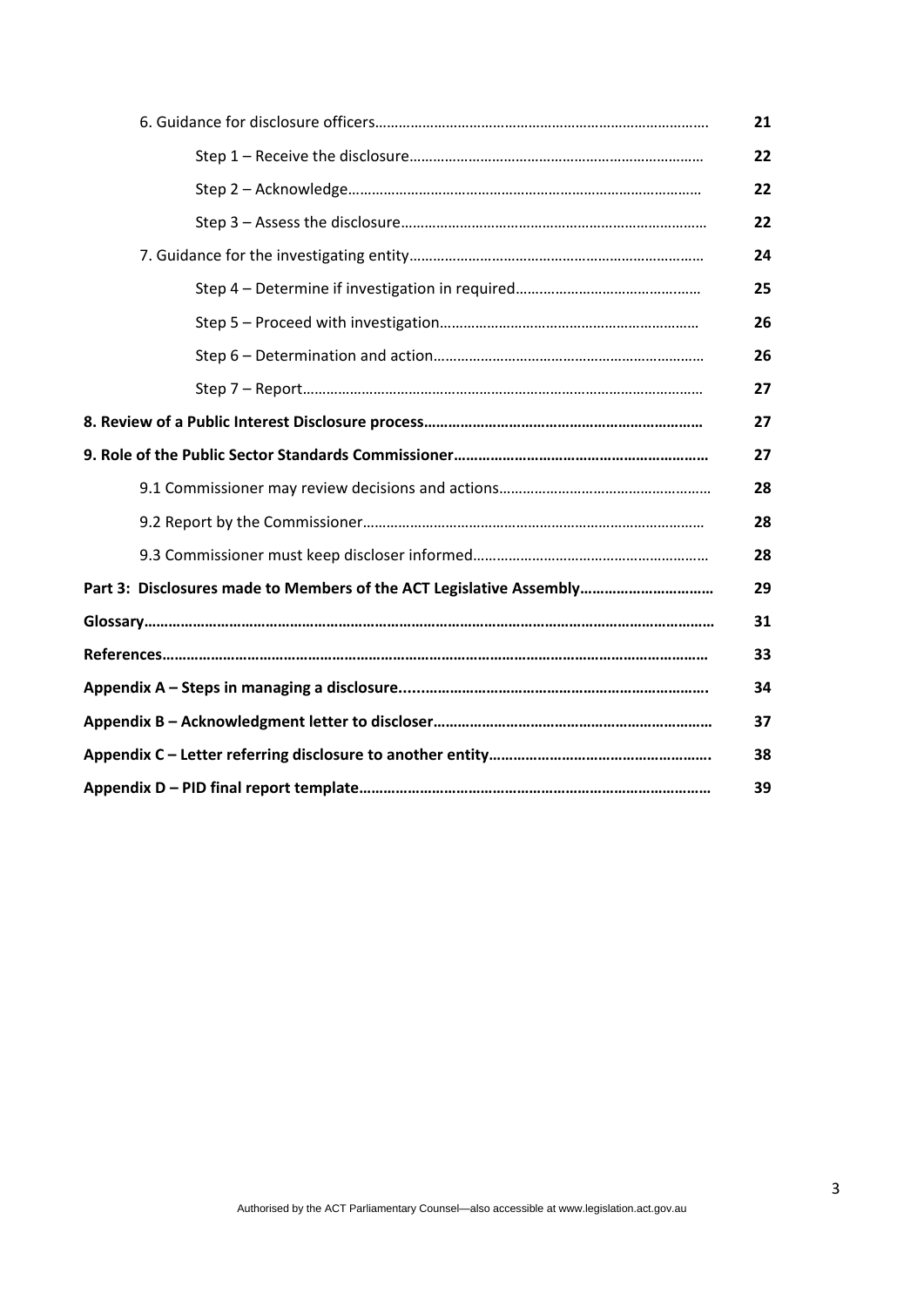# **Commissioner's Foreword**

It is critical to the proper functioning of the ACT Government, the ACT Public Service (ACTPS) and other ACT Public Sector entities (entities) that the citizens we serve have trust and confidence in the integrity and probity structures that underpin the ACT's system of representative democracy. A focus on the desired standards of behaviour of the holders of public office – be they either elected representatives or officials – plays an important role in this regard and is achieved through the maintenance of legislative frameworks and codes of conduct for decision making and behaviour.

It is also important that there is a range of measures and institutions that provide avenues for the independent review of decisions made and actions taken. Public interest disclosure (PID) legislation and processes form part of this governance framework and provide an opportunity for people to raise concerns about any suspected wrongdoing in the public sector without fear of reprisal. In the ACT, a disclosure or complaint to an official becomes a PID when it is about concerning conduct that could amount to a criminal offence, gives grounds for disciplinary action, or actions that could amount to a serious malfeasance of public office, or danger to public health, safety or the environment. As such, they are a more serious category of complaint outside the bounds of the regular complaint handling processes available to members of the public and employees.

Governments and the public services that support them hold a special place in society, being entrusted to manage public resources and make decisions on the community's behalf. It is proper that mechanisms are in place to ensure these public resources are not wasted or used for individual gain.

The ACT Government is committed to promoting a workplace culture where employees feel confident and comfortable about reporting PIDs, and recognises its fundamental obligation to proactively deal with cases of wrongdoing in a fair and robust fashion. Indeed, the maintenance of proper standards of integrity and probity in the discharge of official duties is central to the expectations of behaviour enshrined in the *ACTPS Code of Conduct* and comprises one of the four ACTPS Values.

Furthermore, the ACTPS believes that employees or members of the public who raise genuine disclosures of wrongdoing are acting in an exemplary manner by assisting in promoting open and accountable government and best practice public sector management. In recognition of this, the ACTPS is committed to ensuring that any employee who raises genuine concerns through proper processes about wrongdoing is protected from retaliation or reprisal.

Under the *Public Interest Disclosure Act 2012* (the Act), I am obliged to make guidelines about the way in which the ACTPS and other entities covered by the Act should handle PIDs. These guidelines have been prepared to provide a clear framework in which concerns can be raised with confidence, investigated fairly and properly, and responded to appropriately. This version of the guidelines draws on experience in managing PIDs since the issue of the previous version of the guidelines some 2 years ago, presents the guidance material more concisely and emphasises the importance of the timely management of relevant processes.

The Head of Service and I encourage any employee or member of the public who considers that they have witnessed disclosable conduct to report in a timely manner, in order that the integrity of the ACT Public Service is preserved.

Ian McPhee AO PSM Public Sector Standards Commissioner May 2019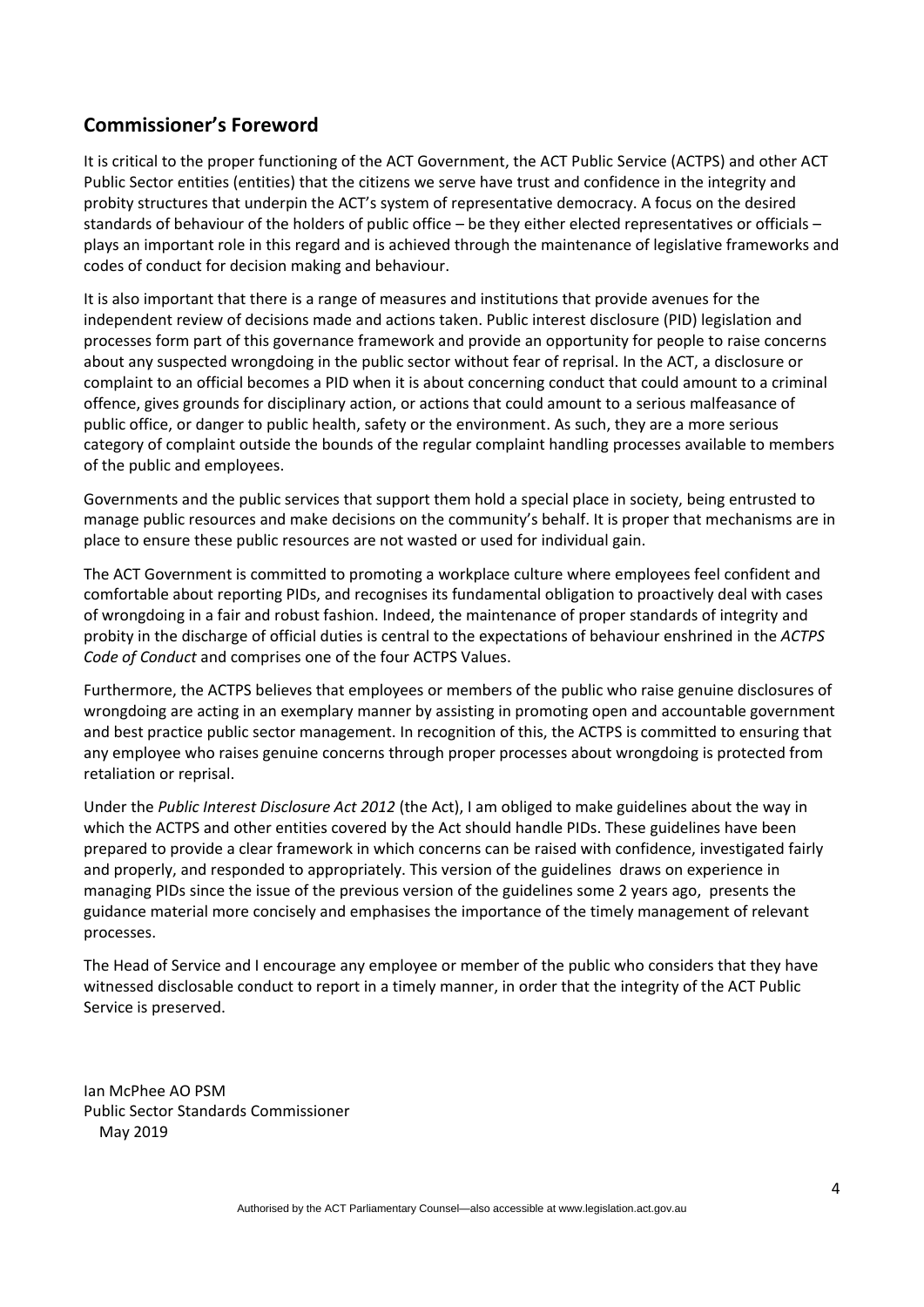# **Introduction**

The ACT Government recognises the inherent value in providing effective mechanisms to support transparency and accountability in the public sector creating a channel for the reporting of wrongdoing in the delivery of government services.

The *Public Interest Disclosure Act 2012* (the Act) specifically encourages and enables anyone witnessing serious wrongdoing that falls within the definition of 'disclosable conduct' to raise concerns. It provides for these concerns to be seriously considered and investigated where warranted. The Act sets out the obligations of those raising a potential PID (the discloser), the protections available for disclosers, how disclosures should be dealt with, and the obligations of staff who manage disclosures and PIDs.

These guidelines are designed to explain and support PID arrangements and assist individuals who wish to make a disclosure, as well as ensure that ACT Public Sector entities have arrangements in place to consider disclosures and take appropriate action on PIDs. They will be reviewed periodically to ensure they meet the needs of users. This version of the guidelines updates those issued in June 2017.

The guidelines comprise three parts:

**Part One** is directed towards would-be disclosers. It provides information and guidance for those who are considering making a disclosure under the framework established by the Act.

**Part Two** explains the management and handling of disclosures and PIDs by ACT Public Sector entities. It has been written with an internal focus and aims to assist those with responsibility for receiving and managing disclosures and PIDs.

**Part Three** provides guidance to assist Members of the ACT Legislative Assembly respond to disclosures made to them.

## **The ACT Integrity Commission**

The ACT Legislative Assembly passed the *Integrity Commission Act 2018* (IC Act) on 29 November 2018. The Act is available at [https://www.legislation.act.gov.au/a/2018-52/.](https://www.legislation.act.gov.au/a/2018-52/)

The ACT Integrity Commission is an independent body that has the power to investigate corruption in public administration in the interests of strengthening public confidence in government integrity. The Integrity Commission, which is operational from 1 July 2019, will investigate conduct that is alleged to be corrupt conduct in relation to all ACT public officials including public servants, statutory office holders, officers of the Legislative Assembly, Members of the Legislative Assembly (MLAs) and their staff. Judicial officers and ACT Civil and Administrative Tribunal members, assessors and registrars are also included in the definition of an ACT public official for the purposes of the IC Act.

The intended focus of the Commission is on current and emerging corrupt conduct. The Act also has retrospective operation in circumstances where investigation is in the public interest and is appropriate in the circumstances.

The legislation also requires mandatory reporting of corrupt conduct by all senior public servants, MLAs and chiefs of staff to Ministers and the Leader of the Opposition. Extending mandatory reporting obligations to persons beyond the head of a public sector agency is intended to create a higher level of accountability among ACT Public Sector leaders. The ACT Integrity Commission model also introduces a criminal offence for a mandatory reporter who fails to notify the Commission of serious or systemic corrupt conduct. This reflects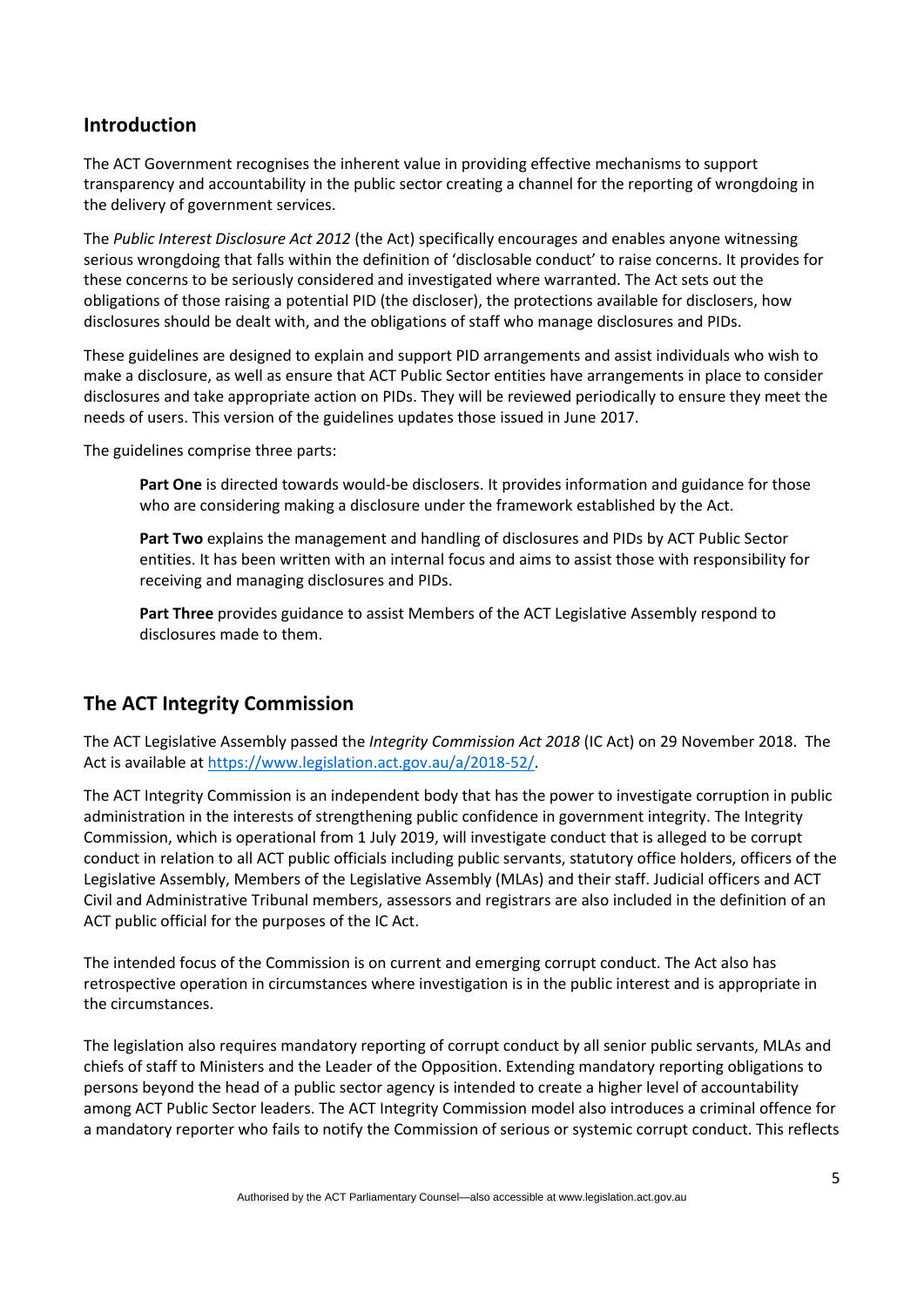the intent of the ACT Government to require ACT Public Sector leaders to maintain the highest ethical standards.

It is anticipated that the next version of these guidelines will include advice on any protocols or other arrangements developed with the Integrity Commission to assist in managing the responsibilities of the Commission, ACT Public Sector entities and the office of the Public Sector Standards Commissioner.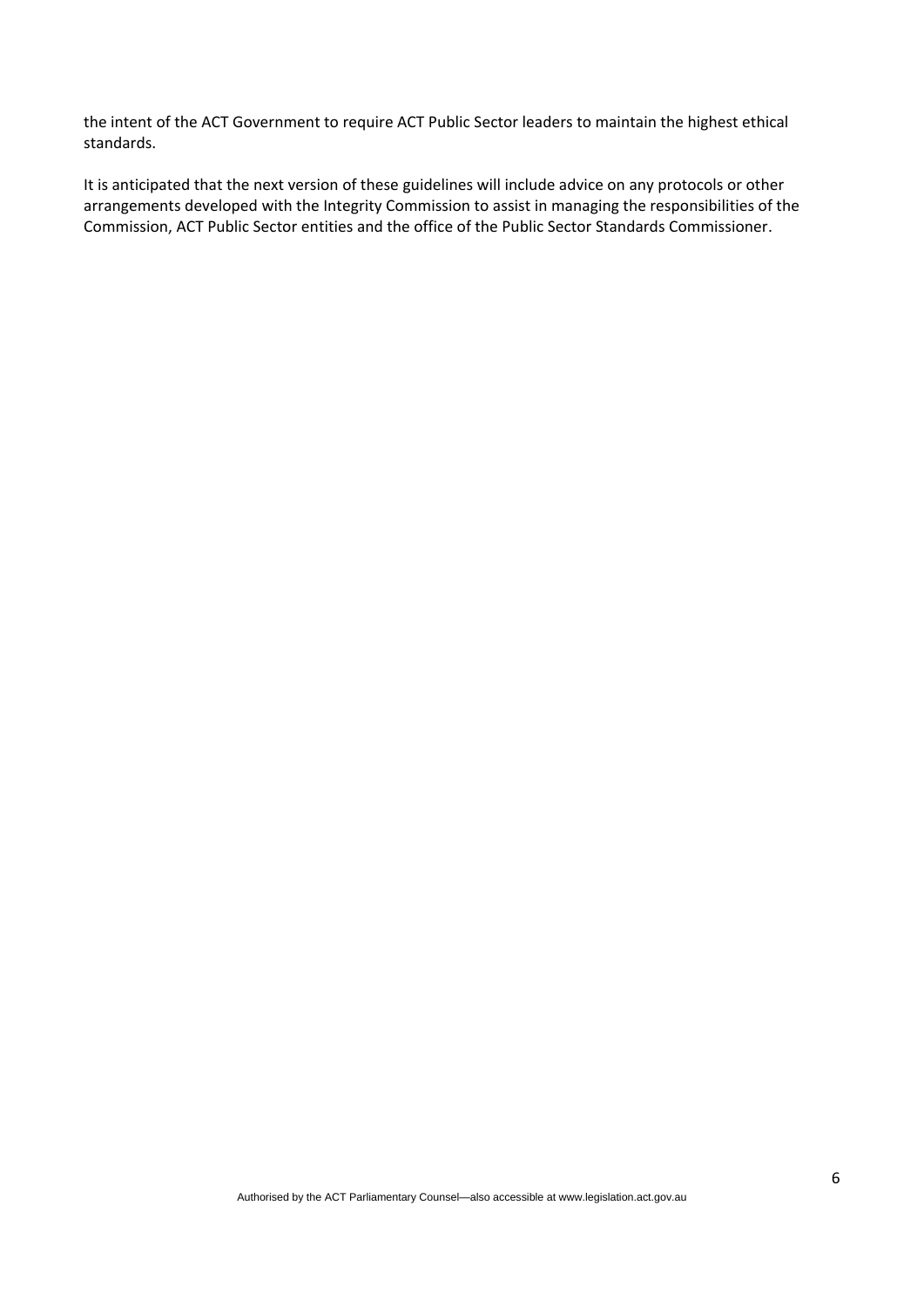# **Part One – Guidance for disclosers**

This part makes the distinction between a public interest disclosure and other types of complaints, looks at how to make a disclosure, the types of information that might amount to a public interest disclosure, protections available and what happens after a disclosure is made.

#### **1. Public Interest Disclosures**

There are many types of feedback that may be provided in relation to concerns about ACT Public Sector administration ranging from formal client satisfaction surveys, general complaints and allegations, to personal grievances and workplace disputes. These guidelines deal with complaints about suspected illegal or illegitimate practices of ACT Government employees and entities.

#### **1.1 What is a Public Interest Disclosure?**

Sometimes matters raised are so serious they should sit outside normal complaint or feedback systems. Certain matters suggest serious or systemic concerns that may bring harm directly or indirectly to the general public, now, or in the future. These matters are outside of the bounds of the regular complaint handling process and are in a special category called a 'Public Interest Disclosure' (PID).

Disclosable conduct is more serious than a technical breach of policy or procedures: it is action (or inaction) that has, or has the potential to create, a significant or widespread negative impact. Disclosures of this kind require a special type of treatment due to their seriousness. Likewise, a person disclosing information of this nature needs special protection for taking the risk of raising such serious allegations.

#### **Reporting suspected wrongdoing is essential to the integrity of the ACTPS.**

Any person prepared to speak up about wrongdoing in the public sector, should be recognised as one of the most important sources of information about problems that may disadvantage or endanger others. People who raise concerns of this kind are sometimes called 'whistle blowers'. Whistle blowing is important because it serves to uphold community standards and enhance the integrity of the public sector.

**A disclosure becomes a PID when it is about disclosable conduct, as defined by the PID Act. Because of the technical definition, a disclosure officer must first determine whether, based on the disclosure provided, the various elements of the definition are met before processing the disclosure as a PID.**

#### **The more details the discloser is able to provide the easier it will be for the disclosure officer to make that determination.**

Examples of disclosable conduct $1$  include:

**.** 

- corruption, e.g. accepting money or other benefits in exchange for helping someone to avoid prosecution, win a contract or gain government approval;
- fraud or theft, e.g. falsifying documents or information, or stealing an employer's property or funds;
- official misconduct or maladministration, e.g. gaining personal benefit by not revealing a conflict of interest; or
- practices endangering the health or safety of staff, the community or the environment.

<sup>1</sup> Please refer to the glossary (attached) or section 8 of PID Act for the definition of *disclosable conduct.*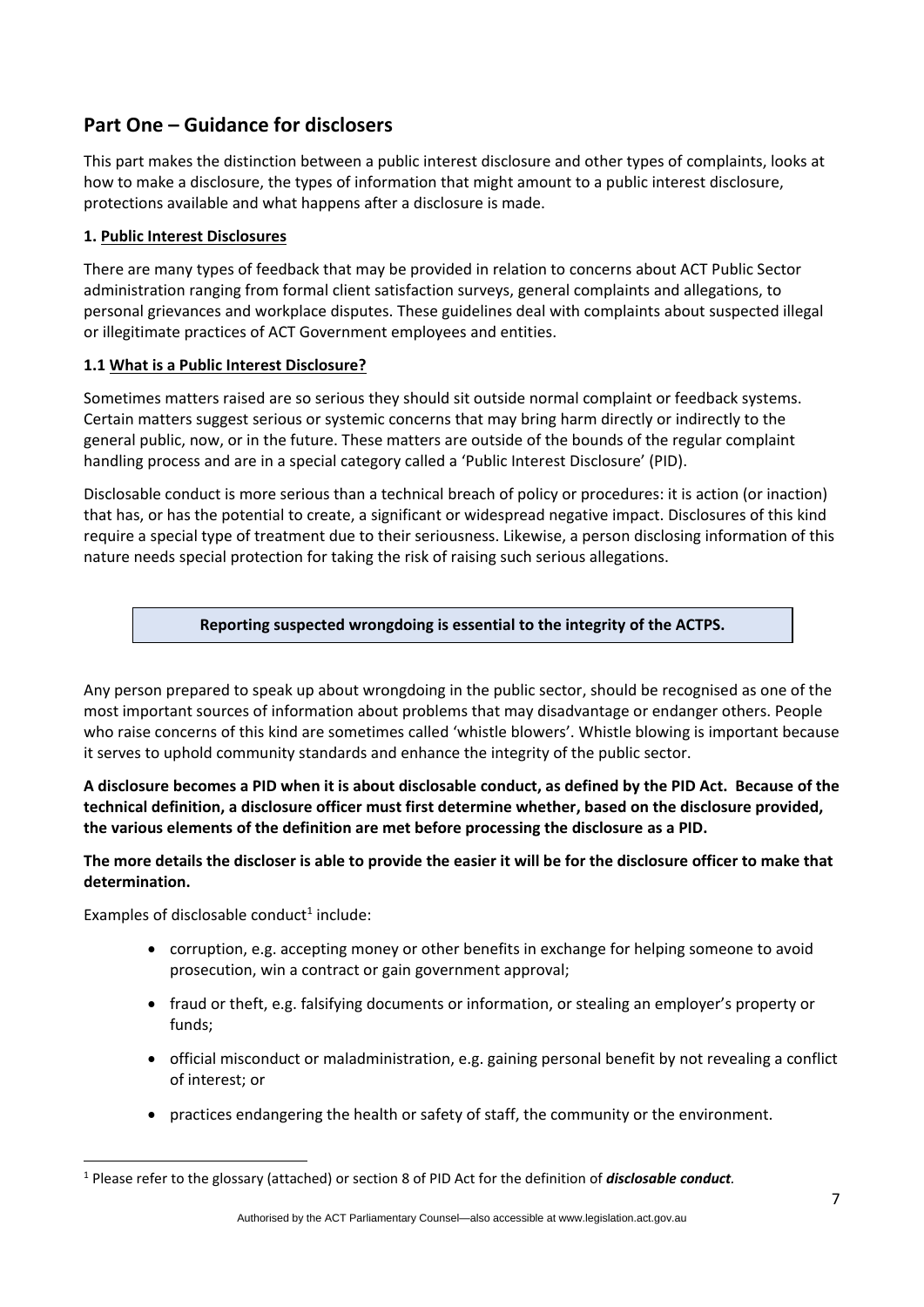The legislation provides for a PID to be made about an ACT Public Sector entity (entity), which is broadly defined to include anyone performing a function on behalf of the ACT government using public funds (i.e. all government agencies and their staff or contractors). In other words, a PID might be made about activity by an instrumentality, officer, employee, contractor, or anyone else who exercises a function on behalf of the ACT Government.

A PID can be about the actions of permanent, temporary or casual staff and employees of the ACTPS and other entities, including the ACT Legislative Assembly.

It can also be about the actions of contractors, sub-contractors, consultants and volunteers working on ACT Government sponsored projects or on programs funded by the ACT Government. This might include not-for-profit or other non-government entities providing a public service to the community under a contract with an entity.

A PID might relate to events which are happening (or are strongly suspected of happening) now, in the past, or that may happen in the future.

A PID may be made unintentionally, for example, during a causal conversation or other informal means.

A person may make a PID even if they are not able to identify a particular person who is responsible for the activity.

If you are worried that something seriously wrong or dangerous is happening within the ACT Public Sector, please do not keep it to yourself. Unless you pass on information about such concerns that may involve serious or systemic fraud, safety risks, or other wrongdoing, it is possible these issues will not become known until it is too late.

#### **1.2 What is not a Public Interest Disclosure?**

Not all concerns will amount to a PID. Making false or misleading allegations knowingly, and vexatious disclosure are not PIDs. Matters that affect only personal or private interests are unlikely to be a PID. Complaints relating to individual employment and industrial matters, isolated allegations of bullying or harassment, personnel matters, individual performance management concerns and individual workplace health or safety concerns would generally not be considered a PID and are best dealt with through other means.

A PID is not a mechanism for solving a personal grievance. It is a process within government to deal with matters of a serious nature which if resolved would increase trust and confidence in the integrity and probity structures that underpin the ACT's system of representative democracy.

Certain matters can be more appropriately addressed through other complaint handling mechanisms such as internal review or grievance resolution procedures, a workplace inspection or sometimes the Fair Work Commission. If you think your concerns fall outside of the PID framework, as a first step you should speak to your manager, supervisor, a work health and safety representative, or Respect, Equity and Diversity contact officer

It is important that you are aware of what a PID is before making a disclosure. Consider whether your concerns only affect you, or have a wider impact. Other avenues to pursue your concerns may be more suitable.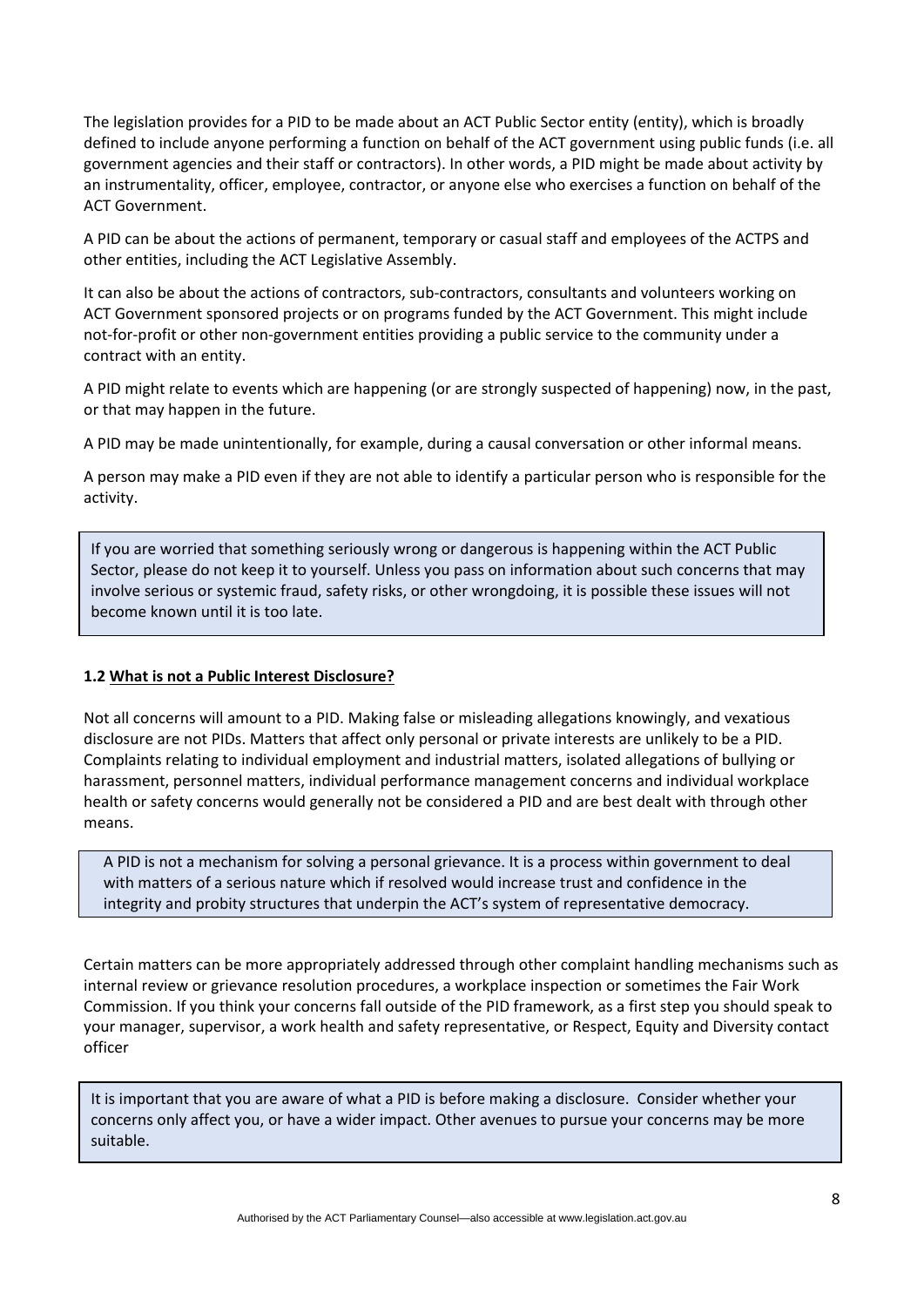*Table 1: Differentiating between a PID, complaints /grievances and performance management matters*

|   | If the matter involves:                                                                                                                                                                                                                                                                                                                                   | Then it could be a:                                                                                       |
|---|-----------------------------------------------------------------------------------------------------------------------------------------------------------------------------------------------------------------------------------------------------------------------------------------------------------------------------------------------------------|-----------------------------------------------------------------------------------------------------------|
|   | Unlawful activity - has someone broken a law or engaged in illegal activity?<br>Corruption - has someone been involved in corrupt behaviour such as<br>bribery, graft, extortion, political manipulation, kickbacks, misappropriation<br>or theft, fraud, abuse of discretion, creating or exploiting a conflict of<br>interest, nepotism or favouritism? | <b>Public Interest</b><br>Disclosure - talk to your<br>manager, supervisor or<br>disclosure officer.      |
|   | Misconduct - has someone breached section 9 of the Public Sector<br>Management Act 1994 in a way that has significant consequences for their<br>organisation or a third party, or a widespread impact?                                                                                                                                                    |                                                                                                           |
|   | Maladministration $-$ does the issue relate to the action (or inaction) of an<br>entity or public official for an entity that is of a serious nature and is unjust,<br>unreasonable, improperly discriminatory, involves dishonest or fraudulent<br>decisions or is contrary to law, including an act, decision, advice or omission:                      |                                                                                                           |
|   | that does not comply with the law, is inconsistent with relevant<br>$\circ$<br>legislation, or which violates administrative fairness; or                                                                                                                                                                                                                 |                                                                                                           |
|   | that goes against the principles of fairness or equity; or<br>$\circ$                                                                                                                                                                                                                                                                                     |                                                                                                           |
|   | that is inconsistent with well-established policies or procedures; or<br>$\circ$                                                                                                                                                                                                                                                                          |                                                                                                           |
|   | that demonstrates negligence, or the absence of proper care or<br>$\circ$<br>attention; or                                                                                                                                                                                                                                                                |                                                                                                           |
|   | that involves excessive use of authority or where authority is used to<br>$\circ$<br>intimidate, harass or subject someone to unreasonable conditions.                                                                                                                                                                                                    |                                                                                                           |
|   | A substantial danger to the health or safety of the community or<br>environment - is someone doing something that will adversely affect<br>people's health or damage the environment?                                                                                                                                                                     |                                                                                                           |
| ٠ | Industrial matters - is it an issue relating to overtime, workload, or working<br>conditions?<br>Individual allegations of bullying, harassment or discrimination.<br>Conduct of an individual where the consequences do not have a widespread supervisor, workplace<br>impact.                                                                           | Workplace<br>complaint/grievance -<br>talk to your manager,<br>representative or<br>Human Resources area. |
|   | Issues relating to underperformance or performance management.<br>The exercise of duties without reasonable care or skill where the<br>consequences are localised.                                                                                                                                                                                        | Performance<br>management or<br>misconduct issue - talk<br>to your manager or<br>supervisor.              |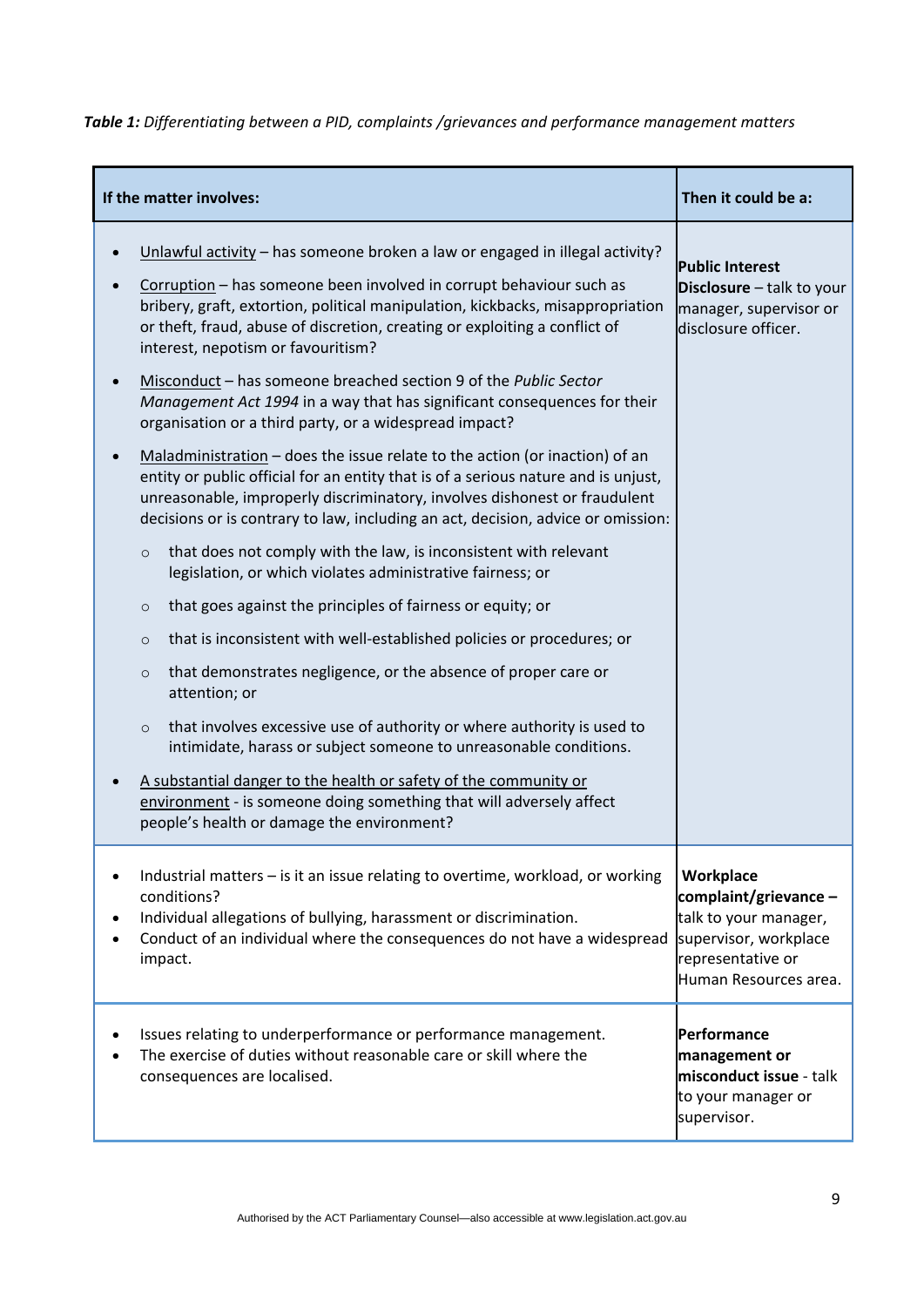#### **1.3 Relationship to other external scrutiny and complaint functions**

In some situations, it may be more appropriate for a concern or complaint to be addressed under other statutory or regulatory provisions. For example, this may be the case in relation to health matters, where approaches can be made directly to the Health Services Commissioner, the Clinical Practice Committee of Canberra Health Services, or a nationally regulated health professional board. It is also possible for a disclosure officer under the Act to refer a matter to such bodies, or to decide not to investigate a matter if it is being or has already been dealt with by such an external scrutineer. Conversely, there may be occasions when a matter is brought to the attention of one of those entities but cannot be progressed by them. In such instances, if permissible under their own confidentiality and secrecy restrictions, they should refer relevant issues to a disclosure officer under the Act.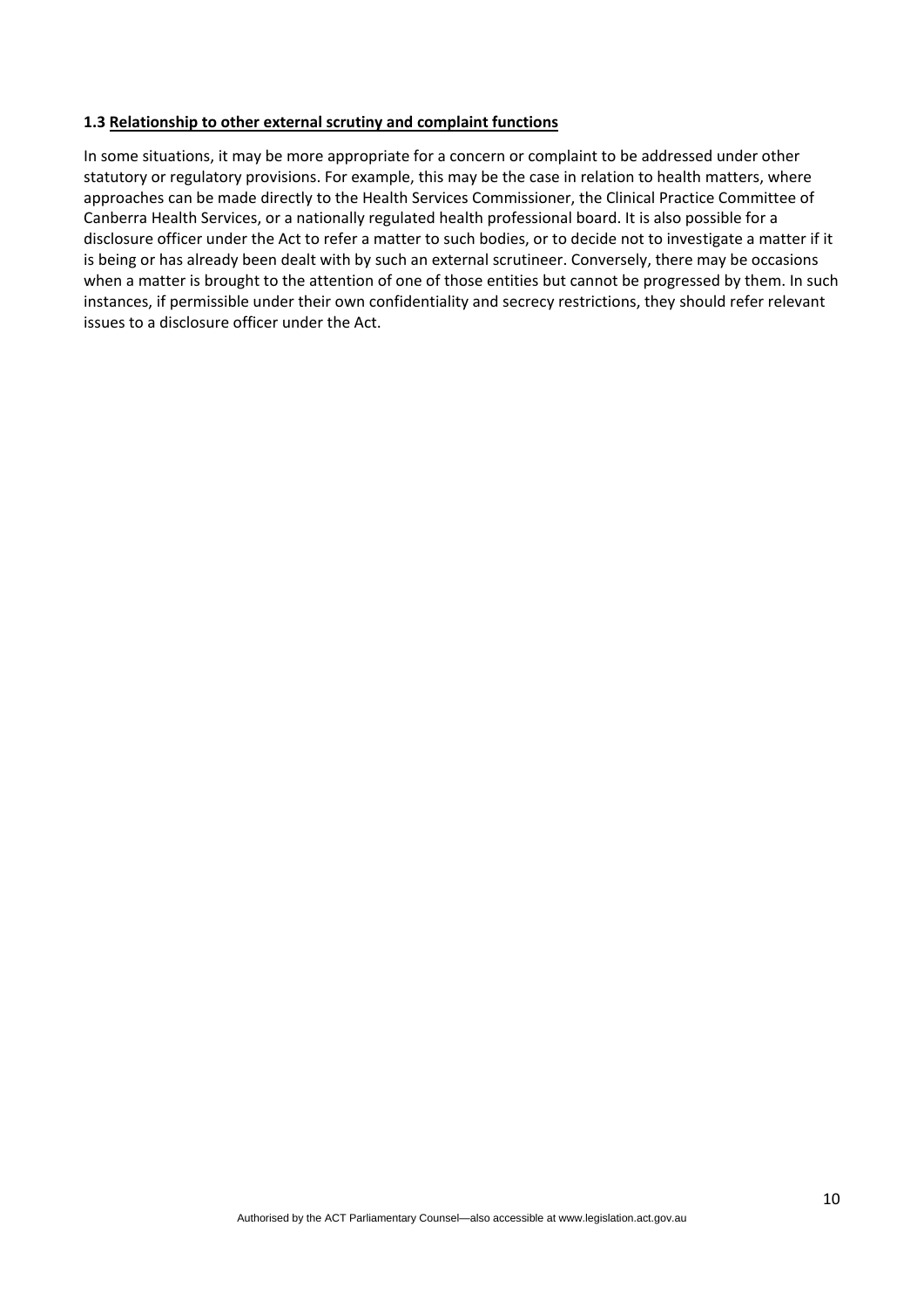#### **2. Making a Disclosure**

This section deals with the matters someone considering making a disclosure needs to know before they come forward.

#### *Table 2:* **Before making a disclosure:**

- 1. Consider what have you witnessed or otherwise come to know. Is it
	- a. unlawful (has someone has broken a law or are they engaging in illegal activity)?
	- b. corruption (for example, bribery, graft, extortion, political manipulation, kickbacks, misappropriation or theft, fraud, self‐dealing, patronage, abuse of discretion, creating/exploiting a conflict of interest, nepotism, or favouritism etc.)?
	- c. misconduct (see Section 9 PSM Act and the *ACTPS Code of Conduct*)?
	- d. maladministration (including public wastage, organisational negligence or inaction)?
	- e. a substantial danger to the health or safety of the community or environment (has someone done something that will adversely affect people's health or damage the environment leaving it in a worse state than it was previously)?
- 2. Think about what you are reporting. Is the information rumour or fact? Can you provide evidence to support your assertions?
- 3. Is your belief reasonable?
- 4. Does the activity damage the public interest? (is the harm limited to an individual, or does the public at large suffer due to the actions of the individual or entity?
- 5. Does the issue have wide ramifications or longer-term implications?
- 6. Have you thought about how others might react to your PID? It is a good idea to establish a support network (e.g. employee assistance provider or seek the assistance of others trained in helping people to deal with stressful situations) so that if matters become complex, you are in a good position to take care of your interests.
- 7. If after considering the above, you decide you hold information that will serve to protect the public interest and uphold the integrity of the public sector:
	- a. Do you know how to make the disclosure? Are you willing to put it in writing? A disclosure may be made to your supervisor, a disclosure officer, the head of a public sector entity, or the Public Sector Standards Commissioner. Only in very specific circumstances should a disclosure be made to a journalist or a Member of the Legislative Assembly (*see section 27 of the PID Act*).
	- b. Do you know the kinds of information you should provide when making a disclosure? You should have good reasons and possibly evidence for your suspicions.
	- c. Is the outcome you expect reasonable? You should communicate your expectations when making your disclosure. Do you know what happens next? If unsure you should ask when making your disclosure.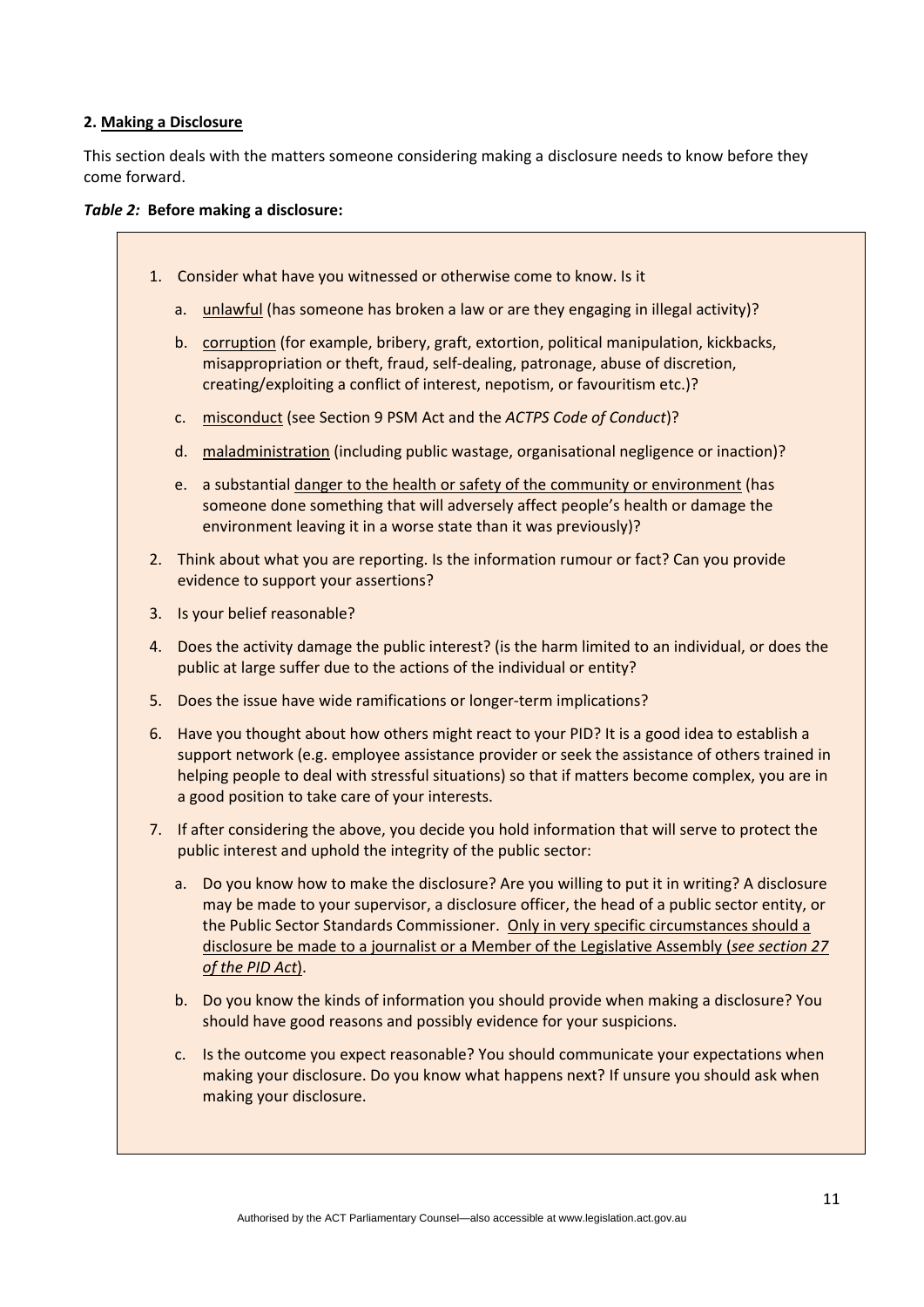#### **2.1 Who can make a disclosure?**

Anyone suspecting a misuse of public resources or with information that indicates questionable activity relating to the work of an entity is encouraged to make a disclosure. This includes ACTPS employees, contractors and others who work with entities, and members of the public.

Here are some tips for raising a concern:

- Raise it when it's a concern you won't be asked to prove it, but your concern must be reasonably based.
- Keep it in perspective ‐ there may be an innocent explanation.
- Stay calm ‐ you are doing the right thing in raising genuinely held concerns about suspected illegal or illegitimate practices.

If you are unsure about how you can make a disclosure or have a question about procedural matters relating to PIDs, you can may approach the disclosure officer within the entity for which the matter relates, or, for sensitive matters, approach the office of the Public Sector Standards Commissioner for confidential advice.

#### **2.2 How should a disclosure be made?**

A disclosure may be made orally or in writing. There is no prescribed form.

Before making a disclosure, you should think about the problem and what you think should be done to fix it. You should try to communicate these things when making your disclosure and provide as much detail as will be needed to resolve the issue, but no more. This might include the main facts, dates and times, and steps already taken to resolve the problem.

While you will not be required to satisfy a legal level of proof, a discloser must have good reasons or evidence for their suspicions.

If you make your disclosure in person or over the phone, the receiver will make a written record of the conversation. For this reason, to avoid any ambiguity it is best to document the details of your concern in a letter or email.

There are a number of people you can approach in order to make a disclosure.

Every entity has at least one disclosure officer who has been given special responsibility and training in dealing with disclosures and PIDs.

- In relation to the ACTPS, a disclosure can be made to a Director-General or the Head of Service.
- If there is a governing board, a disclosure can be made to a board member.
- For matters that relate to the ACT Legislative Assembly, a disclosure can be made to the Clerk of the Legislative Assembly.
- Disclosures can also be made to a Minister, the Public Sector Standards Commissioner, the ACT Auditor-General, or the ACT Ombudsman.
- For employees of the ACTPS, a disclosure can be made to your supervisor or manager.

If you feel that the matter is so serious that you cannot discuss it internally, you should inform the Public Sector Standards Commissioner, ACT Auditor‐General or the ACT Ombudsman.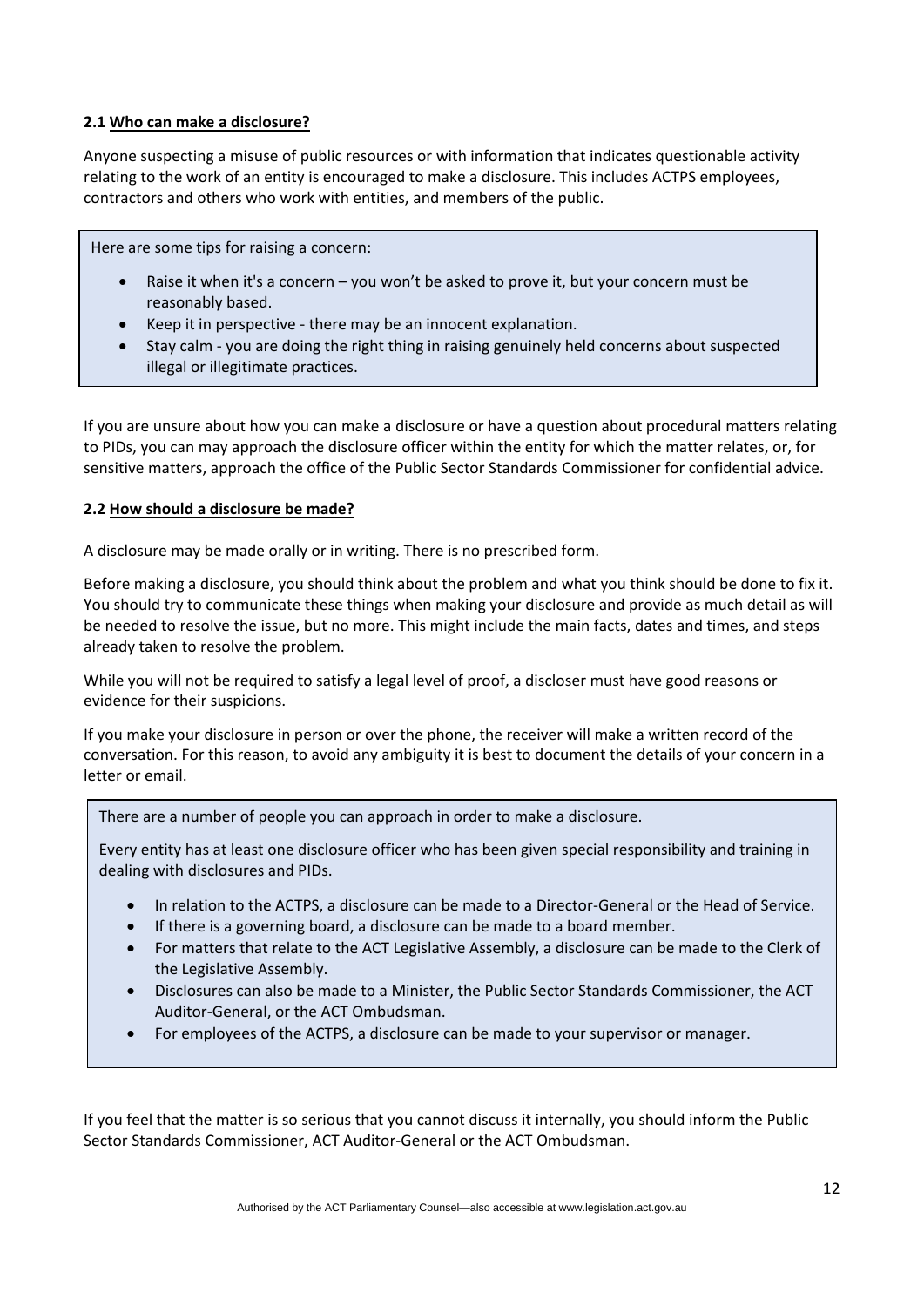#### **2.3 Making a disclosure inadvertently**

A disclosure may be made without the discloser asserting that the disclosure is made under the Act.

Essentially this means that a disclosure could be made unintentionally, possibly during a casual conversation, or without the person claiming that the information is provided as a disclosure. For example, while chatting in the kitchen, a colleague might mention that an invoice was paid for a range of services that were never delivered. This should be addressed as a disclosure.

Similarly, you may find yourself in a situation where you inadvertently witness the disclosure of information which you suspect is wrongdoing. For example, you may overhear a conversation in the lift that a manager has selected their own family member through a recruitment process without declaring a conflict of interest. This should also be addressed as a disclosure.

Although you may not be directly involved in the discussion or actions, you may have nonetheless witnessed wrongdoing. It is strongly encouraged that you report these matters to a supervisor or disclosure officer.

A disclosure assessed as not being a PID may still be investigated in accordance with the PSM Act or Enterprise Agreements as appropriate.

Because a disclosure can be made inadvertently, it emphasises the importance of all employees being aware of this type of disclosure and that managers and supervisors be aware of their possible role as a *receiving officer*.

#### **2.4 Making a disclosure anonymously or in-confidence**

The chance of an outcome will be more likely where the identity of a discloser is known. However, a disclosure can be made *anonymously*, where the discloser does not identify themselves at all (for example an anonymous phone call or letter).

Remember that if you make a disclosure anonymously, it will not be possible for the decision maker to seek clarification, so it is essential that as much information is provided as possible. In weighing the veracity of any anonymous complaint, decision makers will have regard to the extent to which the allegations made can be independently verified. If enough information is provided, anonymous reports may be inquired into, however it will not be possible to keep the discloser protected or informed about that status of their disclosure.

A disclosure can also be made *in‐confidence*, where the discloser asks that they not be revealed as the source of the disclosure. Where a disclosure is made in‐confidence, the discloser's identity should not be revealed without that person's consent, unless required by law.

In some circumstances a discloser's identity may be required to be disclosed by law, for example for a witness of an assault in a workplace. Under Section 21 of the Act, an entity must refer a disclosure to the chief police officer if satisfied on reasonable grounds that the subject of the disclosure involves, or could involve, an offence.

Should an anonymous disclosure be received by an employee, the employee should pass the disclosure, including the date and time the disclosure was received, to a disclosure officer, after which time their role in the process ceases.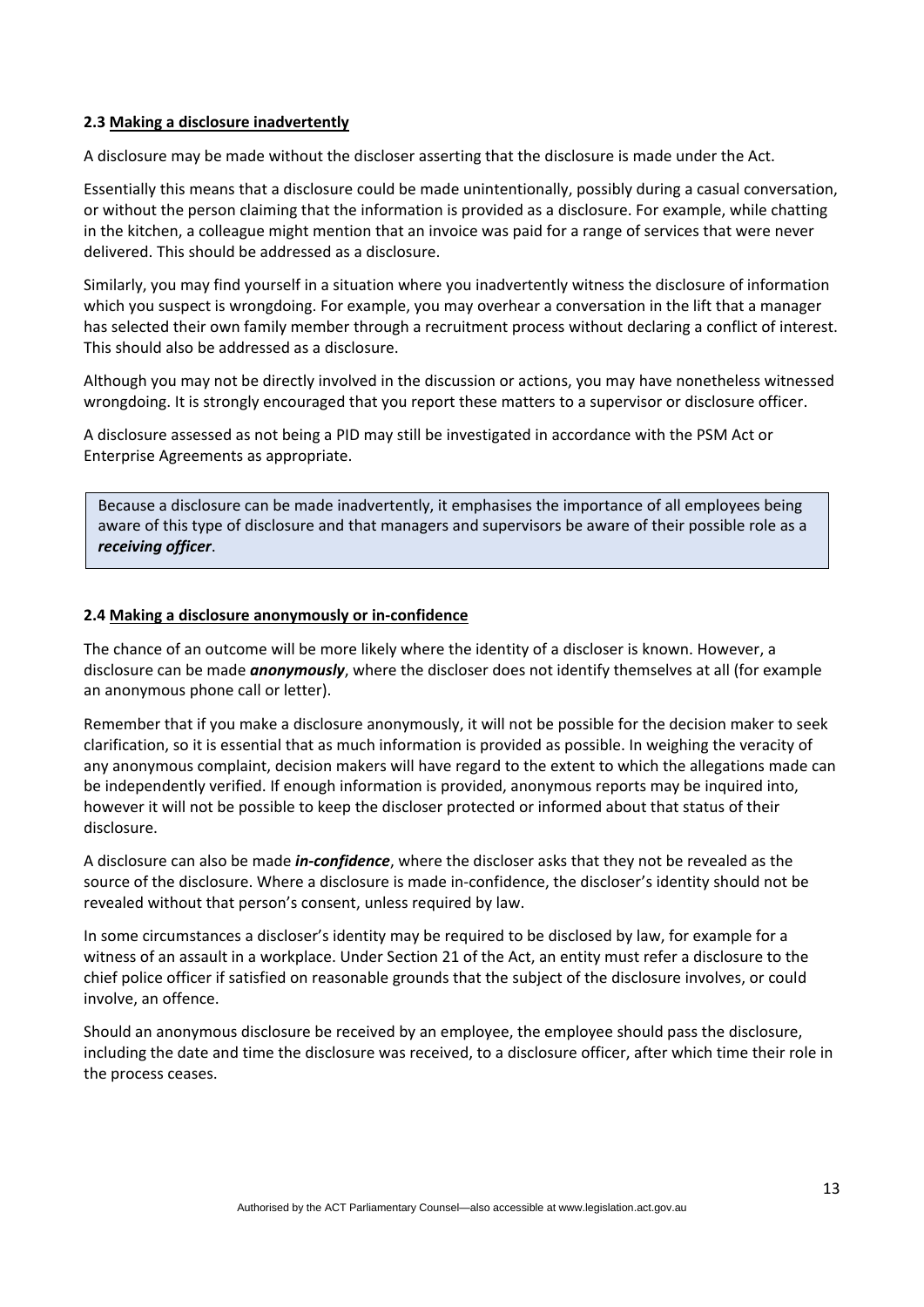- Anonymity and confidentiality may have practical implications in consideration of a disclosure.
- There may be times when a concern cannot be examined without revealing the discloser's identity, for example where personal evidence is essential. In such cases, the matter should be discussed with the discloser.
- Where a disclosure is made anonymously, it is generally more difficult for an entity to look into the matter. It is also not possible to protect the discloser or keep them informed of the process.

#### **2.5 Protection for people who make a disclosure**

Under the Act, a person who acts honestly and reasonably in making a disclosure (the discloser) receives protection from reprisal that results from the disclosure (reprisal is called *detrimental action* in the Act).

Under the Act, all ACT Public Sector employees (employees) are required to report any fraudulent, corrupt or maladministration that comes to their attention. An employee, a contractor, employee of a contractor, volunteer exercising a function of the entity, or a person prescribed by regulation who makes a disclosure is not liable under the Act to administrative action, including disciplinary action or dismissal because of the making of a disclosure.

If a person makes a disclosure, they will not incur civil or criminal liability only because of the making of the disclosure. A disclosure is not:

- a breach of confidence; or
- a breach of professional etiquette or ethics; or
- a breach of a rule of professional conduct; or
- if the disclosure is made in relation to a member of the Legislative Assembly  $-$  a contempt of the Assembly.

If a person retaliates against the discloser by directly or indirectly punishing them for reporting information, they will be held accountable for their behaviour.

#### **There can be serious consequences for reprisals. Under Section 40 of the Act, the person who takes detrimental action has committed an offence. This person may also be pursued for damages in court (Section 41).**

Examples of detrimental action include:

- intimidating or harassing the discloser;
- damaging or taking the discloser's property;
- disadvantaging the discloser in relation to their career, employment, trade or business;
- threats of any of the above; or
- deliberately causing financial loss to the discloser.

If a disclosure is made in good faith but turns out to be untrue, the discloser is still entitled to protection under the Act.

Protection will not be provided to people who knowingly make false claims.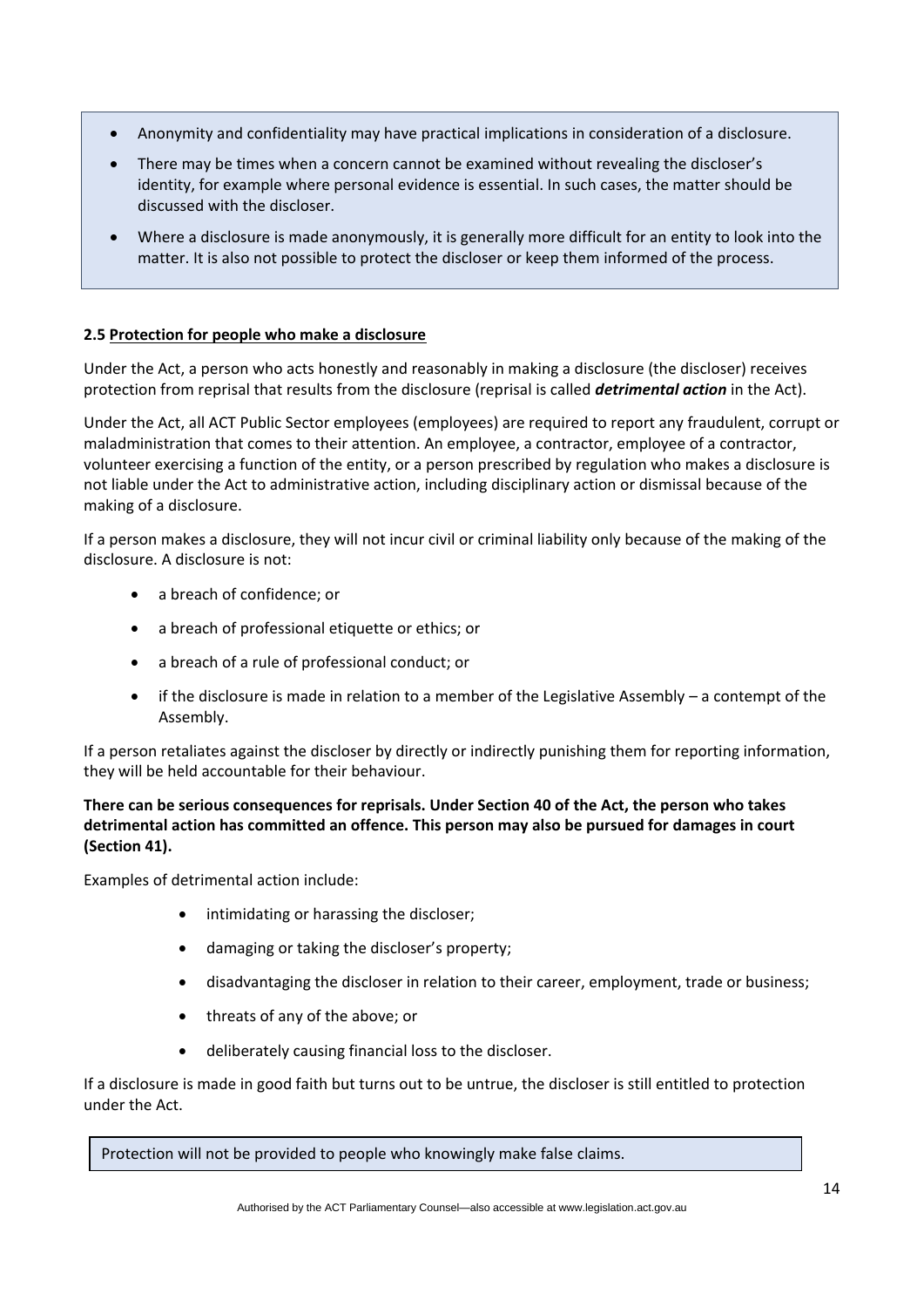Every disclosure will be treated as being made in good faith. However, if it is found that a person has maliciously raised a concern that they know is untrue, protections are not provided. If the person is employed under the Public Sector Management Act 1994 (PSM Act), they may be subject to disciplinary proceedings as articulated in the PSM Act or Enterprise Agreement as appropriate.

Vexatious disclosures may be investigated, however where a person makes a disclosure vexatiously or with otherwise unethical intentions, they will lose the protections provided in the Act.

Similarly, an employee making a disclosure about their own conduct will not protect them from management or criminal action.

Making a disclosure to a journalist or Member of the Legislative Assembly other than in strictly defined circumstances (see Part 5 of the Act) may constitute an unauthorised release of official information and render the individual liable to misconduct proceedings under the PSM Act and/or prosecution under the Crimes Act.

#### **2.6 Making a disclosure externally**

Usually, issues or concerns with the processes following a disclosure should be reported to the disclosure officer in the relevant entity in the first instance.

Under certain circumstances, the discloser may make a disclosure to a third party, specifically, a journalist or a Member of the ACT Legislative Assembly.

Protection only applies to disclosures made in this way under very specific circumstances, specifically where:

- an entity refuses or otherwise fails to look into your disclosure:
- where an entity agrees someone has acted inappropriately but the entity does not act to address the problem; or
- where you have not been told about progress on your disclosure within the statutory timeframe.

If you believe the conduct involves many people or is so deeply embedded in the culture of an entity and for this reason making an internal disclosure is unlikely to be taken seriously or may be detrimental to your health or wellbeing, you may make a disclosure to a third party. Section 27 of the Act permits this where a person honestly believes on reasonable grounds that:

- a person has information that tends to show disclosable conduct;
- there is a significant risk of detrimental action to the person or someone else if a disclosure is made through the usual process; and
- it would be unreasonable to make a disclosure through the usual process to a person mentioned in Section 15 of the Act.

If you approach a third party in this manner, you:

- must disclose sufficient information to demonstrate disclosable conduct but should not provide more than is reasonably necessary; and
- may inform an MLA or journalist about the progress and outcome of any investigation of a PID you have made.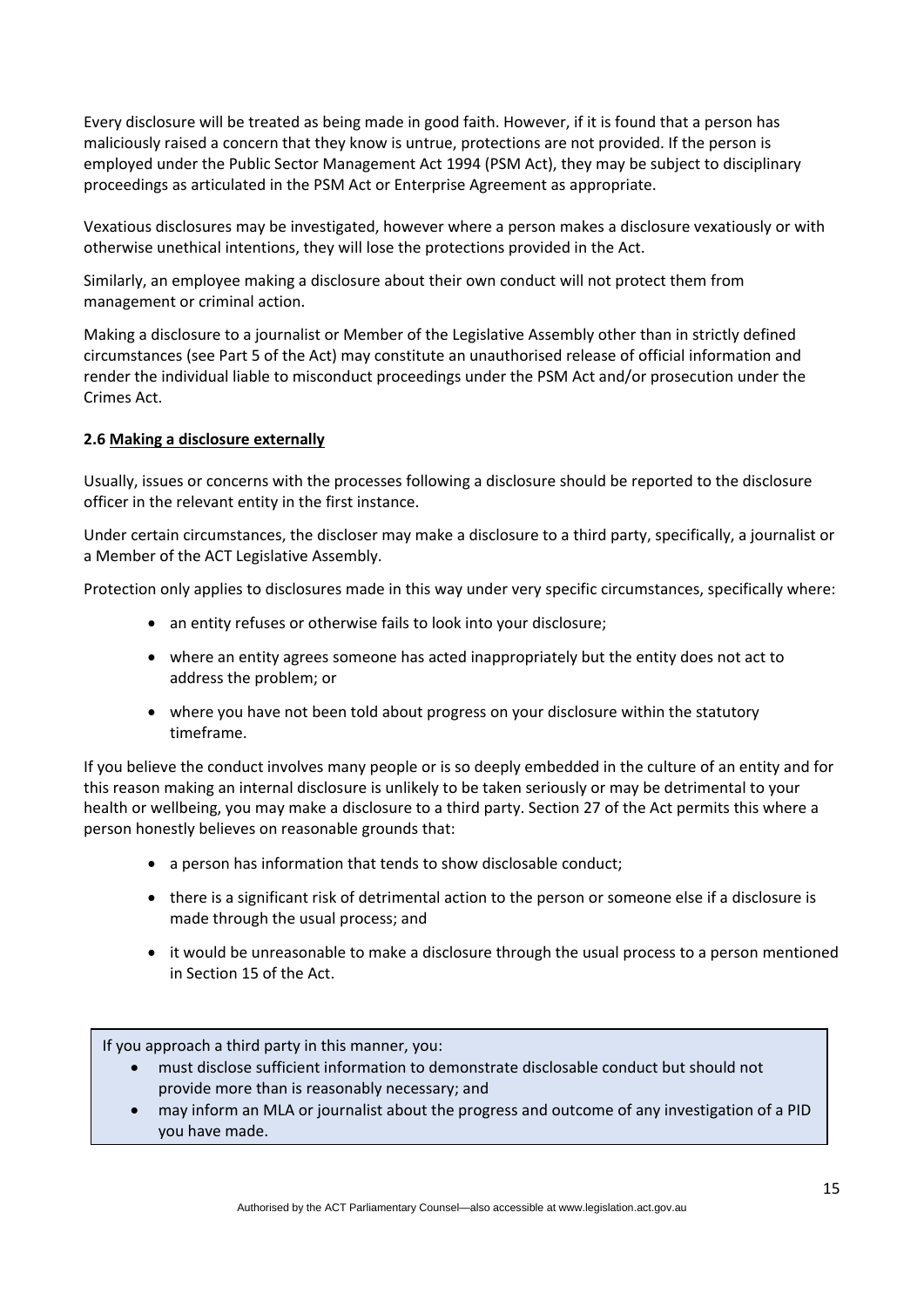#### **2.7 What happens after a disclosure has been made?**

The steps taken by the entity in relation to a disclosure are explained in detail in Part Two of these guidelines. In summary, your disclosure will be handled as follows:

#### 1) **Assessment:**

Your disclosure will be assessed by a designated disclosure officer within the entity to which the conduct relates. The disclosure officer will determine whether the alleged conduct meets the definition of disclosable conduct and is in fact a PID.

#### **It is important to note that it is the disclosure officer who determines whether a disclosure qualifies as a PID, not the discloser.**

#### 2) **Investigation**

If the disclosure officer has assessed the disclosure as being a PID, the disclosure officer will refer the matter to the head of the relevant entity or their delegate, who will determine whether an investigation is required. If an investigation is warranted, the investigating entity will determine the terms of reference for the investigation, decide who will conduct the investigation, monitor progress of the investigation, and provide periodic updates to the discloser and the Public Sector Standards Commissioner.

In certain circumstances, the investigating entity may make a decision not to investigate a PID, for reasons cited under Section 20 of the Act. This is a decision that would end the process. The discloser will be notified of that decision.

Under the Act, the disclosure officer must inform the discloser about a referral of the disclosure to another entity.

The discloser will be informed by the investigating entity of a decision not to investigate the disclosure, including reasons for making that decision.

If a disclosure is investigated the discloser must be informed of the progress of the investigation at least once every 3 months, and about the outcome of the investigation when concluded.

#### 3) **Determination and Action**

Once the investigation is completed, the head of the public sector entity (or their delegate) will make a determination as to whether the disclosable conduct occurred or may occur, and what action is taken to address that conduct. The determination is based on the findings of the investigation.

If the head of the public sector entity believes on reasonable grounds that disclosable conduct has occurred, is likely to have occurred, or is likely to occur, the entity must take reasonable and necessary action to prevent the disclosable conduct continuing or occurring in the future; and discipline any person responsible for the disclosable conduct.

Following completion of the investigation, the disclosure officer must inform the discloser of the outcome of any investigation; or if it is decided that the investigation will be ended, the reason for this decision and how this complies with Section 20 of the Act.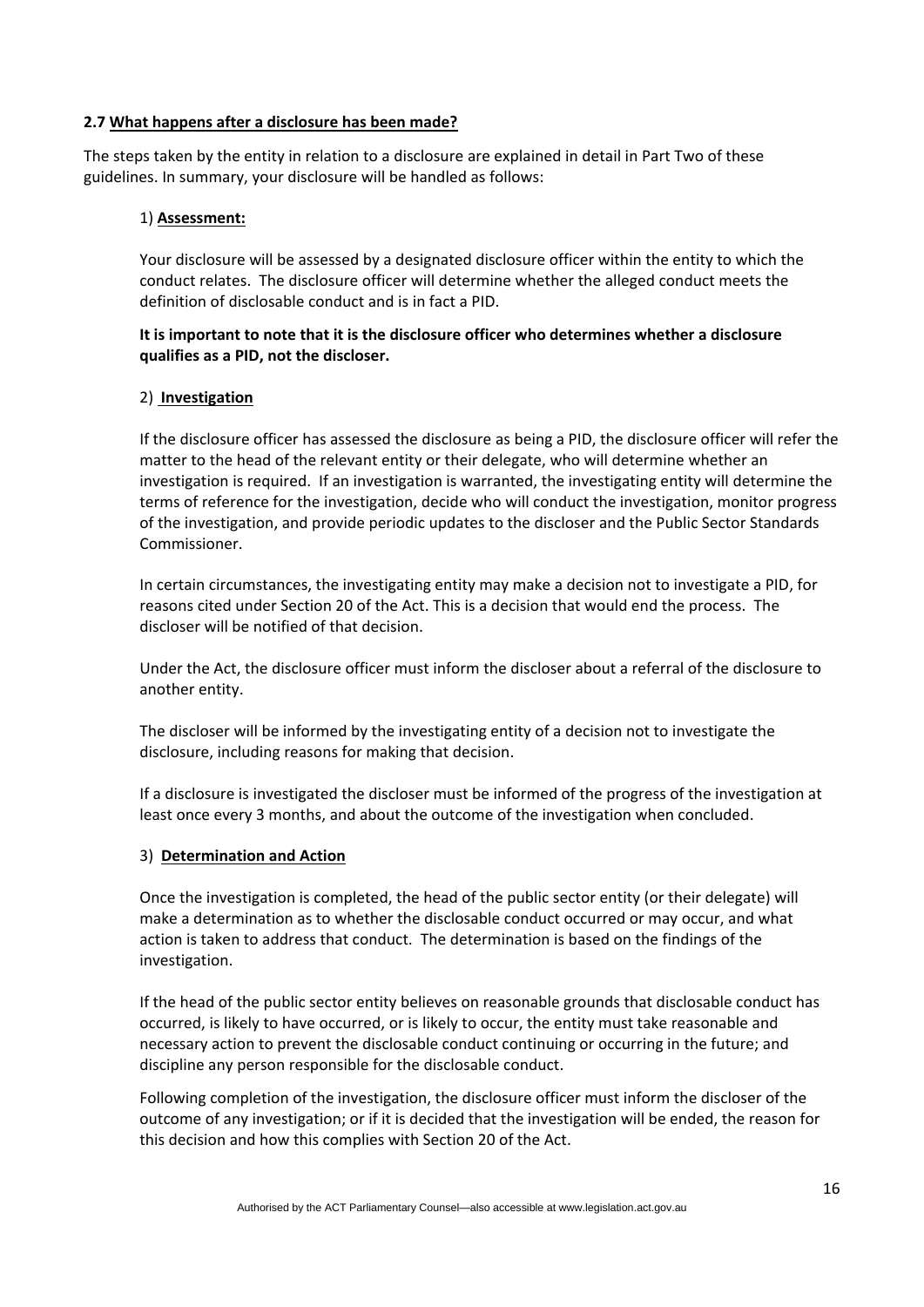Under the Act, the discloser will be informed about the outcome of the investigation. The discloser is not entitled to all the information obtained during the course of investigating a PID. The discloser does not have to be kept informed about information in relation to a PID where this is likely to bring risk to a person's safety or an investigation relating to the PID.

#### **2.8 What happens if I think my disclosure is not handled properly?**

If, as a discloser, you are not satisfied with the process used to deal with your disclosure, you should first talk to the disclosure officer and, if circumstances require, the head of the relevant entity to better understand the process which was used. The disclosure officer is responsible for making clear to a discloser how their disclosure was handled, and any steps taken to address their concerns.

After taking these actions, if you remain dissatisfied with the outcome of an investigation, you may consider reporting your concerns to the Public Sector Standards Commissioner, who may review an investigation or any aspect of the handling of a disclosure. Additionally, the ACT Ombudsman may look into any matter dealt with under the Act.

- If you think a matter has not been handled appropriately, there are certain checks and balances in place to ensure the disclosure receives proper evaluation.
- If you have contacted your disclosure officers and are still unsatisfied with how your disclosure has been handled, you may contact the office of the Public Sector Standards Commissioner for further advice.

#### **2.9 What happens if my disclosure is determined not to be a PID?**

Sometimes your concerns, even though warranted, will not be serious enough to amount to a PID.

There may also be occasions when a disclosure is made either with an ulterior motive or maliciously. In such a case, an entity is unable to provide the assurances and safeguards to someone who is found to have maliciously raised a concern that they also know to be untrue.

If it is found that your concerns are false or otherwise misplaced, they will not be dealt with as a PID. If information is assessed and determined not to be a PID, the discloser should be informed of the decision and may be advised of an alternate means of addressing the complaint, if appropriate.

Decisions made under the Act are subject to review. You may seek clarification about the decision from the disclosure officer, or request a formal review by the Public Sector Standards Commissioner.

The ACT Ombudsman is also available to investigate complaints about the actions and decisions of entities to determine if they are wrong, unjust, unlawful or discriminatory. As a general rule, however, the ACT Ombudsman will not investigate a complaint unless the concern has been raised with the entity concerned and an attempt has been made to solve the problem.

A disclosure that has been assessed as not qualifying as a PID may still be investigated in accordance with the Public Sector Management Act or Enterprise Agreement, as appropriate.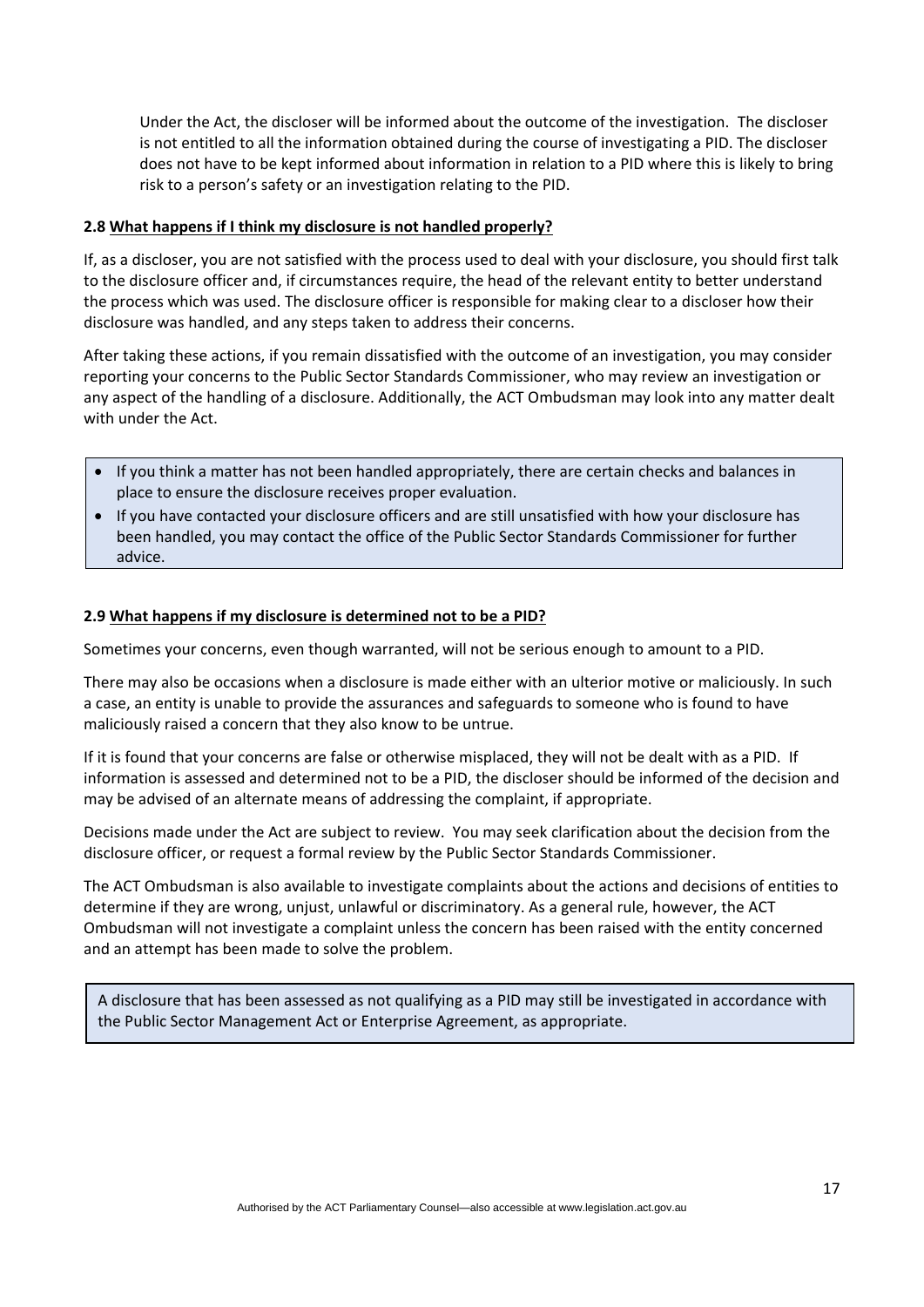# **Part Two: Management of disclosures by ACT Public Sector Entities.**

This part outlines the integrated management approach entities should follow in handling of disclosures. It will be of particular use to those involved in receiving and managing PIDs. It outlines the responsibilities of disclosure officers, entities and the Commissioner.

It articulates what to do when a disclosure is received, the types of information that might amount to a PID, the steps a disclosure officer should follow in actioning a disclosure, the parameters an entity must work within in handling a disclosure, and the functions of the Public Sector Standards Commissioner in overseeing the handling of disclosures.

It also reminds entities of their reporting responsibilities and underlines the importance of timely processes.

#### **3. Responsibilities of ACT Public Sector entities**

Because the ACT Public Sector is committed to ensuring the effective and timely management of PID processes, all entities are expected to have effective and efficient processes in place for the management of disclosures received from employees and members of the public.

#### **3.1 What must each entity do under the Act?**

Each entity has a number of responsibilities under the Act. Each must:

- declare at least one disclosure officer;
- keep the list of disclosure officers current;
- make information on entity procedures accessible;
- notify the Public Sector Standards Commissioner of any disclosures received which have been determined to be PIDs;
- determine whether to investigate a disclosure or whether a matter needs to be referred to another entity for investigation;
- conduct appropriate investigation of disclosures;
- keep the discloser, the Public Sector Standards Commissioner, and other parties informed during the process in accordance with the timeframes and other requirements in the Act;
- take action if disclosable conduct is proven; and
- inform the discloser, Public Sector Standards Commissioner, and referring entity of outcome and actions taken.

#### **3.2 Delegation of responsibilities:**

The head of each ACT Public Sector entity has responsibility for these actions and should determine whether delegations are to be established in relation to these matters. The head of an ACT Public Sector entity, in declaring who will be a disclosure officer, must do so in writing and place this document on the legislation register by notifiable instrument. The ACT Legislation Register for the PID Act is available at [https://www.legislation.act.gov.au/a/2012-43/.](https://www.legislation.act.gov.au/a/2012-43/)

It is important that public sector entities maintain current delegations for discharging their responsibilities under the PID Act, as determined by the head of each entity.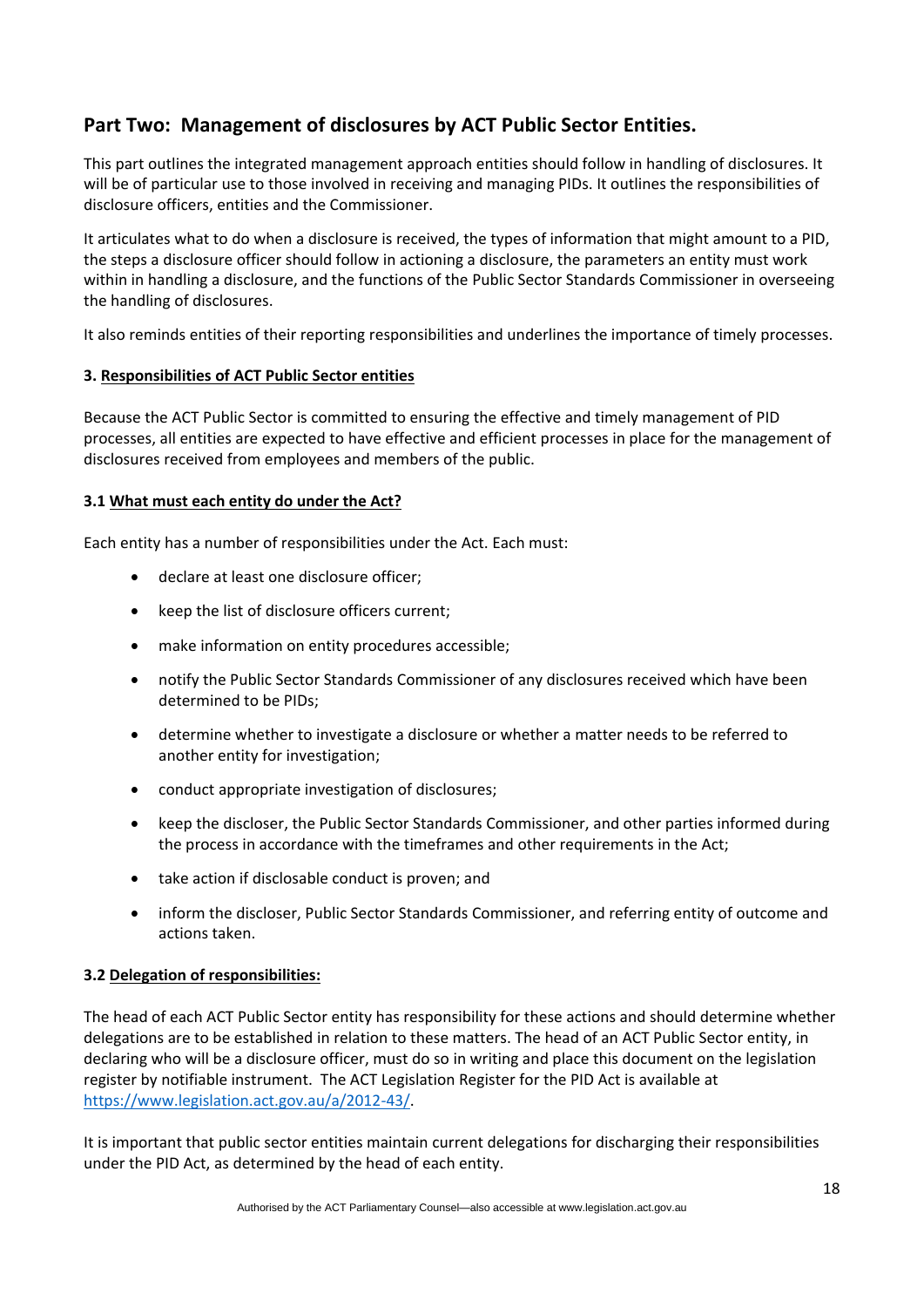#### **3.3 Publish PID procedures**

Under Section 33 of the Act, entities are required to prepare and publish procedures about how they intend to deal with disclosures and those procedures must be approved by the Public Sector Standards Commissioner.

Entities may choose to adopt these guidelines and apply them as their PID procedures. In the event that these guidelines are updated, entities who have adopted these guidelines as their entity procedures may be required to revise their internal procedures. Entities intending to do this should publish a statement that they adopt these guidelines (which may be amended from time to time), and name their disclosure officer(s) in keeping with the requirements of Section 11 (2) of the Act. In addition, entities must provide a copy of the statement endorsing the guidelines to the Public Sector Standards Commissioner for approval.

Where entities require specific amendments/additions to reflect their particular circumstances, these must be approved by the Public Sector Standards Commissioner.

#### **3.4 Manage the Public Interest Disclosure Process**

Each entity must establish a means of tracking disclosures and PIDs, and develop internal procedures to monitor the progression of disclosures throughout the process. The tracking mechanism is intended to give confidence that reported matters are being handled in a timely and effective manner within the entity.

This information can also be used by entities to fulfil their PID reporting requirements under the *Annual Reports (Government Agencies) Directions 2019*.

#### **3.5 Annual Reporting**

ACT Public Sector entities are requested to maintain effective record keeping concerning disclosures received and report to the Public Sector Standards Commissioner the following information on an annual basis:

- Number of claimed Public Interest Disclosures received during the financial year;
- Number of claims assessed by relevant entity as meeting definition of disclosable conduct under the *Public Interest Disclosure Act 2012* (the Act);
- Number of claims investigated;
- Number of claims not investigated by virtue of Section 20 of the Act.

For reporting purposes, each separate allegation should be reported as a separate PID, unless the matters are clearly linked and it would be reasonable to view them as a single disclosure.

The above information must also be provided to the Head of Service for inclusion in the State of the Service report, as required under the *Annual Reports (Government Agencies) Directions 2019*.

#### **3.6 Other actions by each entity**

Each public sector entity should review their procedures, and the timeliness of their actions, periodically.

Each entity should periodically ensure staff are aware of the procedures and the intention of the legislation.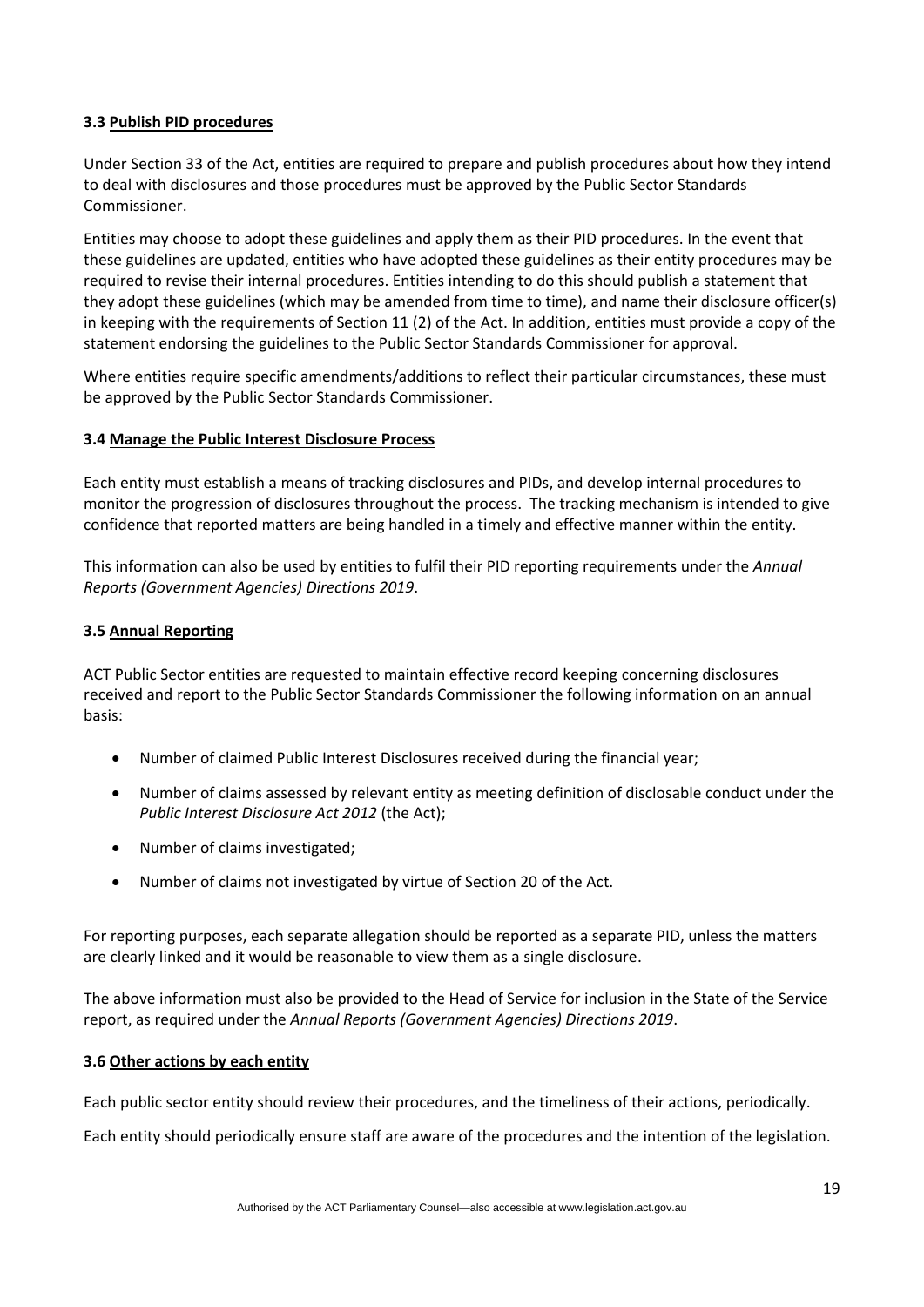Entities should consider:

- comparing and correlating disclosure data with information from other risk management systems; and
- gauging staff awareness and trust of PID arrangements

#### **4. What to do if someone makes a disclosure to me.**

You could receive a disclosure if:

- you are an ACTPS employee with responsibility for supervising staff; or
- you are the member of a governing board of an entity; or
- you are in a position where you receive information about matters such as funding, conduct, whether administrative procedures have been followed, health or safety risks, or environmental risks – such as a Chief Financial Officer; Workplace Health and Safety Representative; Respect, Equity and Diversity Contact Officer; or member of an audit committee.

If you are not a disclosure officer and you receive a disclosure, you are known as the receiving officer. The receiving officer should thank the discloser for coming forward and let them know that they are not the disclosure officer, but that you will provide the disclosure to the disclosure officer as soon as possible.

The receiving officer should inform a disclosure officer of the disclosure as soon as possible. The receiving officer should not attempt to investigate the matter or tell others about the disclosure as this might put the discloser or any subsequent investigation at risk.

If the matter is raised orally, the receiving officer should make a written note including details of the discloser and any individuals implicated in the matter, and inform the discloser that they will probably be asked to check, sign and date the record.

Given the seriousness of making a disclosure, it is important that the disclosure is acknowledged, and the discloser is commended for taking this action. It is suggested the disclosure officer send a letter to acknowledge the discloser's public interest in reporting the matter.

There are certain general principles to follow when receiving a disclosure.

- Thank the discloser for raising the concern, even if they may appear to be mistaken.
- If you are not a disclosure officer for your entity, let the discloser know that you will inform the disclosure officer.

If there is doubt whether the disclosure is a PID, the receiving officer should assume that the disclosure is protected by the PID Act and manage the disclosure as if it were a PID.

Advice for Members of the ACT Legislative Assembly who receive a disclosure is included within Part Three of these Guidelines.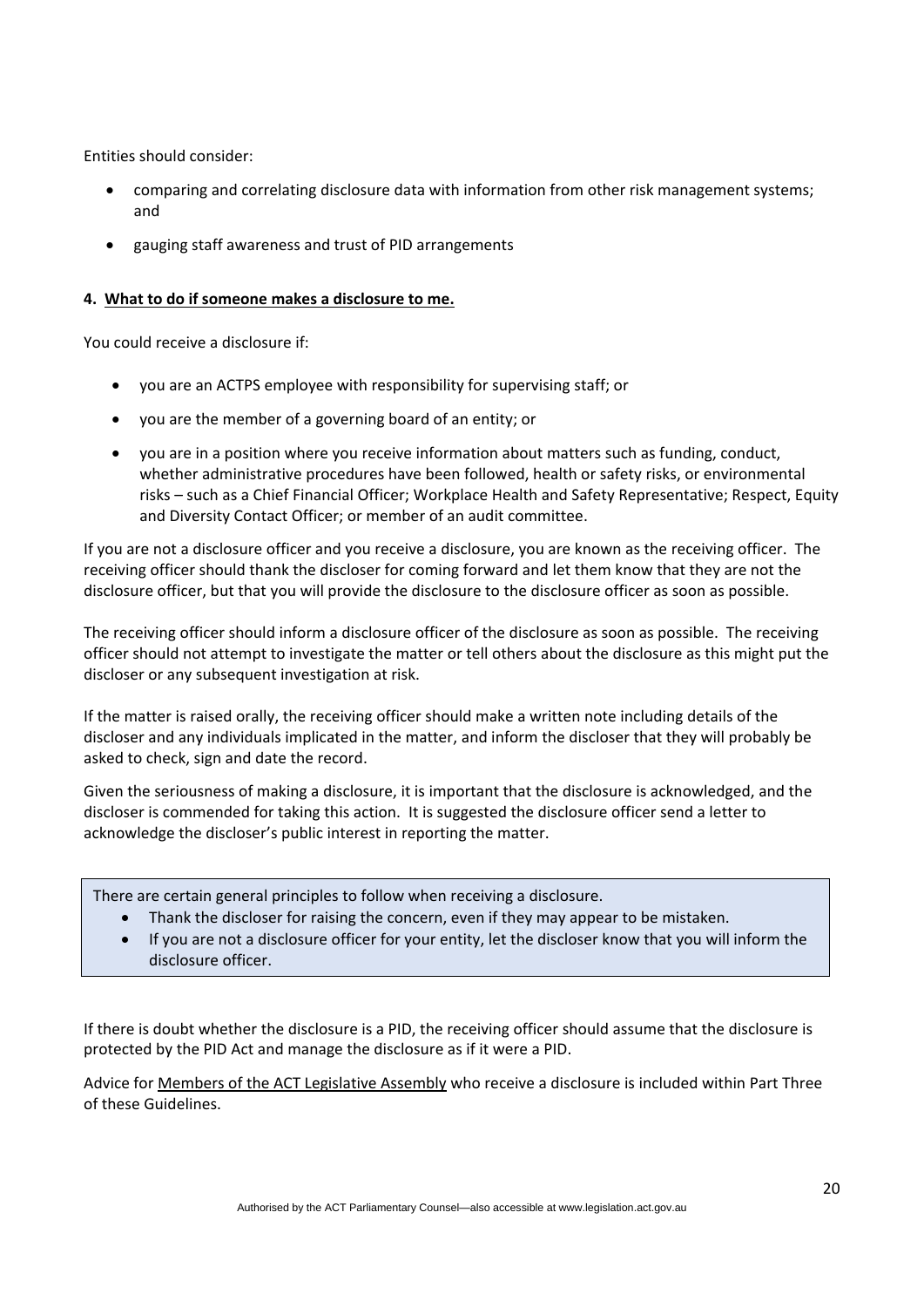#### **5. The Role of Disclosure Officers**

In practice, disclosure officers have been the central coordination point for all matters relating to Public Interest Disclosures. They have ensured that appropriate action is taken in response to a disclosure and maintain the effective and timely administration of the process.

The role of a disclosure officer is to receive the disclosure, determine if it is within the correct entity, and assess the allegations to determine if it qualifies as a PID. Subject to appropriate delegations from the investigating entity (or head of the entity), they may also decide whether an investigation is required, develop terms of reference for the investigation, keep the discloser and Commissioner informed, and ensure compliance with other requirements of the Act.

A consistent criticism levelled at disclosures that are poorly managed is that often the links in the communication chain break down and disclosures slip between the cracks or fail to be investigated when they should be.

#### **It is the responsibility of a disclosure officer to manage the relevant processes and deal with matters in a timely manner.**

Section 11(2) of the Act requires the head of an entity to declare at least one other person to be a disclosure officer in their entity. The declaration is a notifiable instrument and must be listed on the ACT Legislation Register [\(https://www.legislation.act.gov.au/a/2012-43/\)](https://www.legislation.act.gov.au/a/2012-43/). It is recommended that one of the disclosure officer declared be a Senior Executive Responsible for Business Integrity and Risk (SERBIR).

The head of the entity may elect to delegate all or part of their responsibilities as investigating entity to the disclosure officer.

In the event disclosure officer designations change in an entity, a new declaration by **notifiable instrument** is required.

Entities are also encouraged to make the names of their disclosure officers known by posting their names on their intranet website.

In addition, the following positions are authorised to act as disclosure officers and must meet the requirements of the Act if a disclosure is made to them:

- Public Sector Standards Commissioner;
- Head of Service;
- Auditor‐General;
- ACT Ombudsman; and
- Integrity Commissioner.

#### **6. Guidance for Disclosure Officers**

The following outlines the steps that should be undertaken by a disclosure officer upon receiving a disclosure. A table summarising the steps is included at Appendix A of these guidelines.

Remember, disclosure officers must take their responsibilities under the legislation seriously. It is imperative that the process is followed and completed in a timely manner, to retain the integrity of the ACT Public Sector.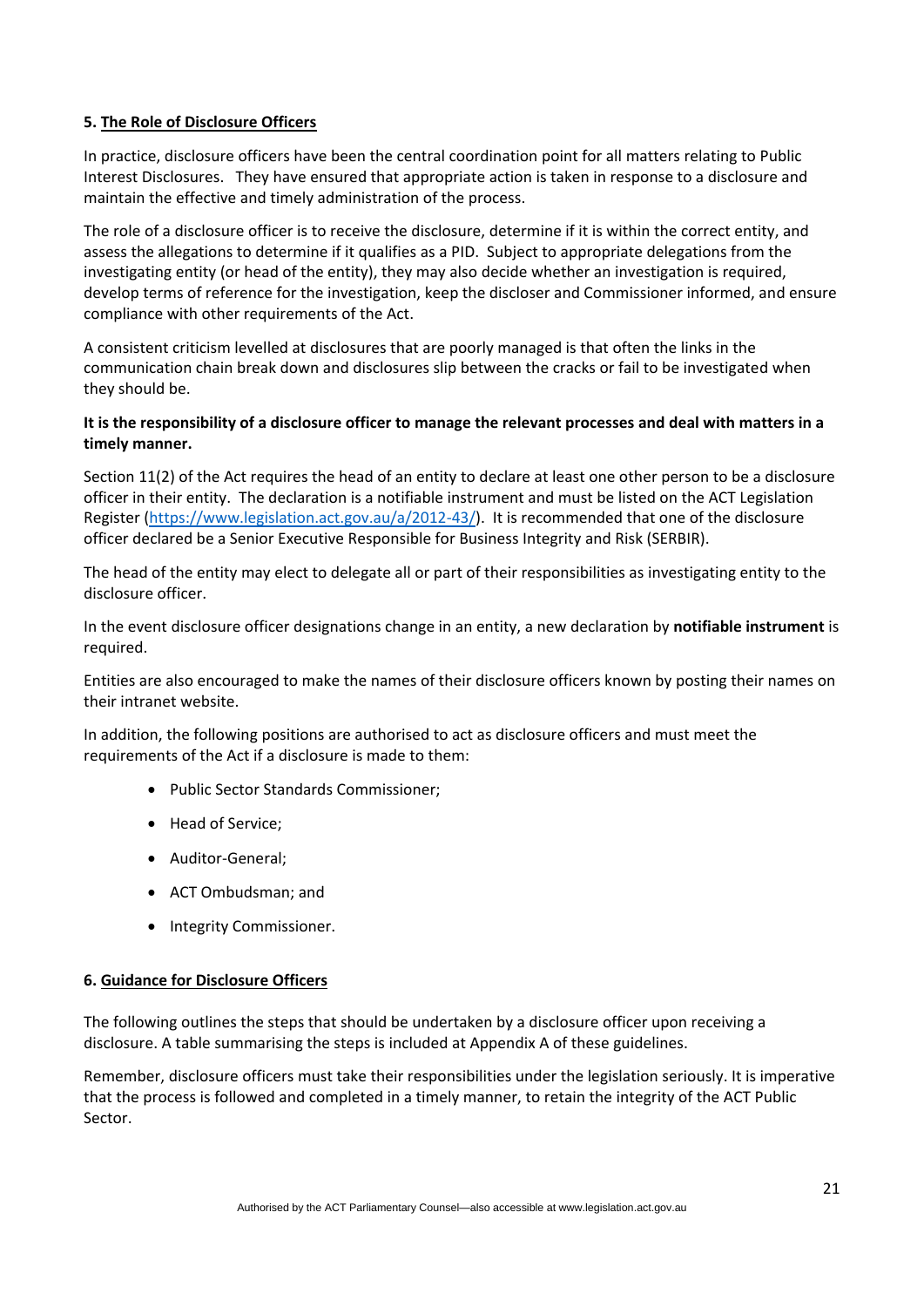Disclosure Officers should treat all disclosures in the strictest confidence, including disclosures which do not finally qualify as PIDs. A discloser's concerns should be taken seriously and their privacy and confidentiality protected as far as possible throughout any investigation process.

Section 44 of the Act makes it an offence for a person to use or recklessly divulge protected information contained in a PID to anyone except as authorised by the Act.

#### **Step 1 - Receive the Disclosure**

Under the Act, a person who has been designated as a disclosure officer is an officer declared by the head of their respective entity to make certain decisions about PIDs.

Under section 15 of the Act, a *receiving officer* may include a disclosure officer, Minister, a supervisor of the discloser or a Board member of a relevant governing board. A receiving officer must provide a disclosure to a disclosure officer **as soon as possible** after receiving the disclosure.

If the disclosure is made orally, the person receiving the disclosure must make a written record of the disclosure.

Under Section 17 of the Act, the head of the public sector entity (or their delegate) must provide a copy of a PID to:

- the head of each entity to which the PID relates;
- the Public Sector Standards Commissioner;
- and in some cases, the ACT Ombudsman or the Head of Service.

#### **Step 2 – Acknowledge**

Given the seriousness of making a disclosure, it should be acknowledged that the person making the disclosure will most likely be under some stress. It is important that the disclosure be acknowledged and that they are thanked for taking this action.

#### **Step 3 – Assess the disclosure**

#### **a) Is it in the correct entity?**

The disclosure officer must decide if the disclosure should be handled in another entity. For example, if the disclosure:

- involves a staff member from another entity; or
- involves a program managed under another entity; or
- relates to an entity which is funded by another entity.

The disclosure officer who receives the disclosure must, in the normal course of events, give a copy of the disclosure to the head of the entity to which the disclosure relates.

A disclosure should not be referred to another public sector entity if it creates an unacceptable risk that a reprisal would happen because of the referral. In considering whether there would be an unacceptable risk, the entity may first consult with the person who made the PID.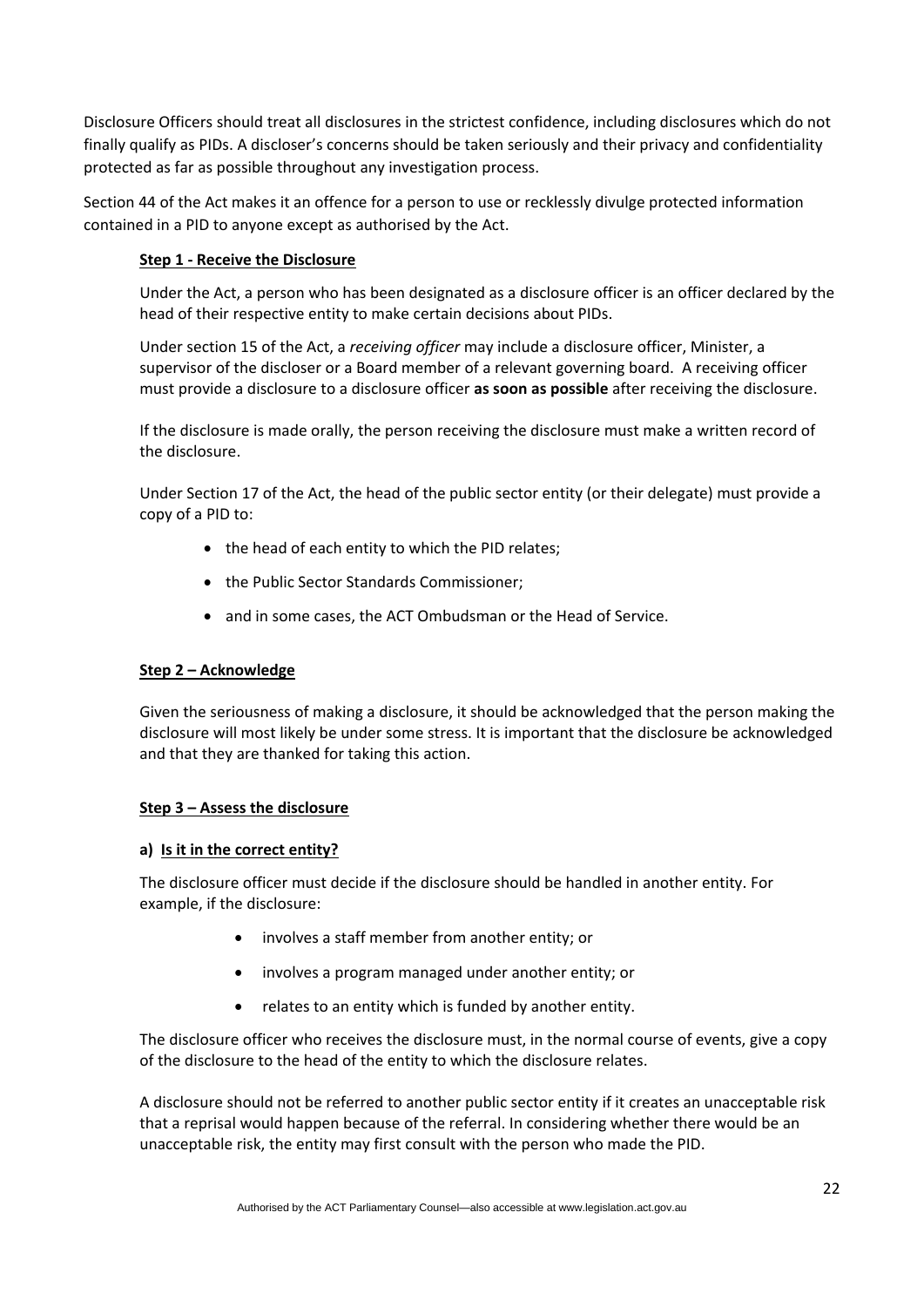A Referral Form template is provided as an Appendix to these guidelines.

#### **b) Is the disclosure actually a PID?**

#### **It is imperative for the disclosure officer to make a decision whether the disclosure qualifies as a PID under the Act.**

Part One of the guidelines will assist disclosure officers in making this decision.

Remember that PIDs are about serious and systemic concerns; personal or other relationship-based problems alone will rarely amount to a PID.

Questions to consider include:

- What type of conduct has occurred?
- How serious is it?
- How many people are involved?
- What is the seniority of those involved or affected?
- Is the conduct of a type referred to in the Act or these Guidelines?
- Is the behaviour systemic?
- Are amounts involved substantial?
- If proven, could the allegations result in termination of employment?

It is not necessary for the discloser to identify a matter as a PID. It is the disclosure officer's responsibility to identify a PID as such and address it accordingly.

Should the disclosure officer require additional information to make their decision as to whether the disclosure qualifies as a PID, the disclosure officer may consider conducting limited inquiries, interviewing the complainant, and seeking advice from GSO or the office of the Public Sector Standards Commissioner.

• The assessment of the PID should be based on the content of the disclosure, not the expected outcome of the investigation.

• If in doubt, err on the side of caution. If there is reasonable grounds to believe the alleged matter involves disclosable conduct then treat the matter as a PID.

Situations that appear to involve false or vexatious allegations should be handled carefully. The starting point for any disclosure officer is to look at the concern and examine whether there is substance to it. Every concern should be treated as being made in good faith, unless it is subsequently found not to be. However, if it is found that an employee has maliciously raised a concern that they know is untrue, disciplinary proceedings, as articulated in the *Public Sector Management Act 1994*, may be commenced against that employee, and as a result, the protections provided under the PID Act can be removed.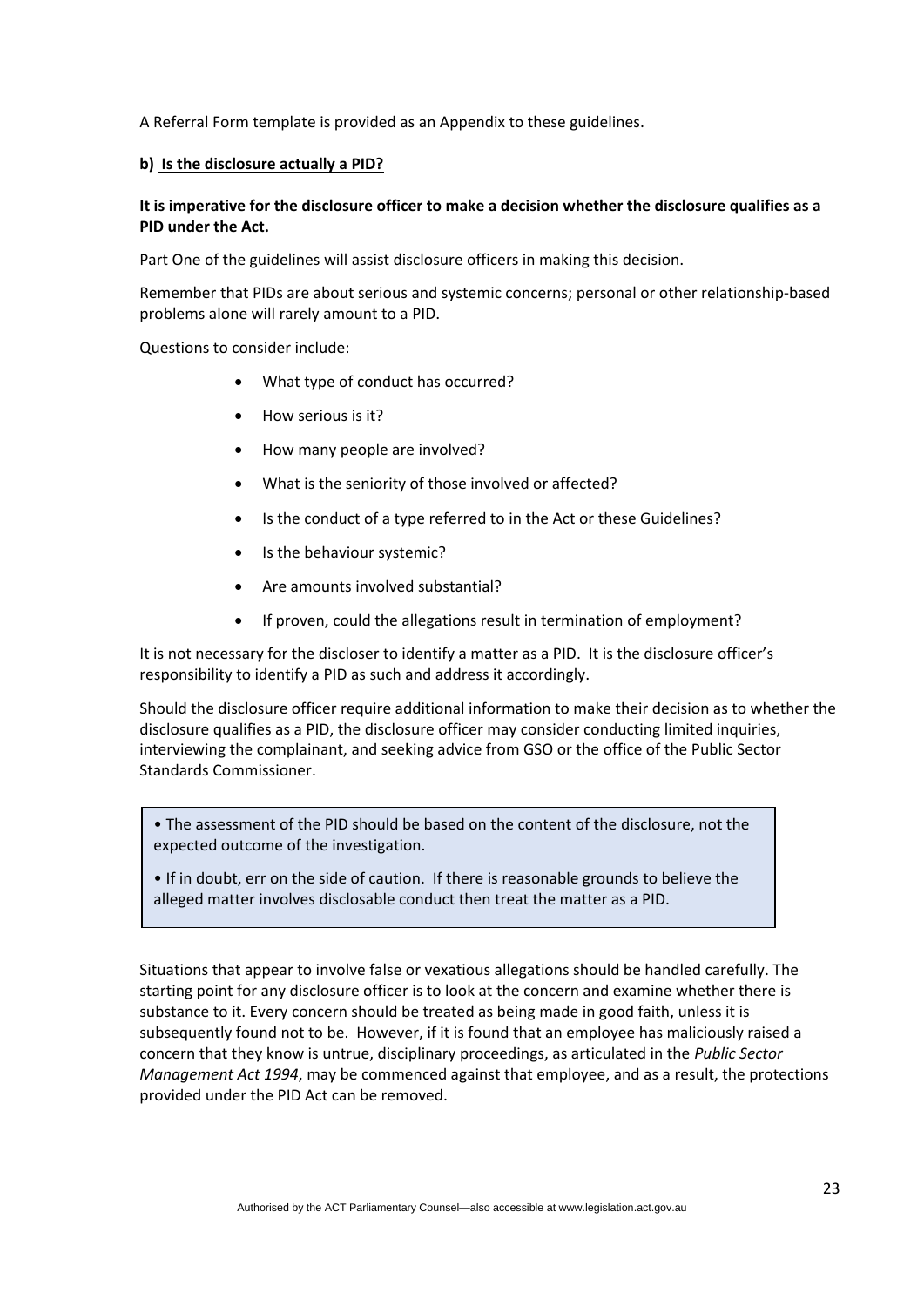**If the disclosure officer determines that the disclosure does not qualify as a PID, the disclosure officer should advise the discloser of that, the reasons why the reported conduct was determined not to be disclosable conduct, and what further action, if any, is to be taken regarding the complaint.** 

**The disclosure officer should provide the Public Sector Standards Commissioner with a copy of the complaint as well as the communication informing the discloser of the decision.**

It is important to provide the discloser with clear reasons why their allegations were not considered to qualify as disclosable conduct, rather than merely restating the legalisation.

If a disclosure is determined not to be a PID, the disclosure officer must still consider whether the reported allegations require investigation outside of the PID framework.

It is recommended that a *Preliminary Assessment* be considered to evaluate the merits of the reported conduct and determine the need for a formal investigation or other type of inquiry.

**After assessing the disclosure as a PID, the disclosure officer must give a copy of the of the disclosure to the head of the public sector entity to which the disclosure relates – who will be the head of the** *investigating entity***, and to the Public Sector Standards Commissioner** (*Section 17 of the PID Act).* **A disclosure officer must comply with this requirement as soon as possible after receiving the PID.**

There are exceptions to the requirement of providing the disclosure to the head of the entity (and others referred to in section 17 of the Act) if doing so is likely to adversely affect a person's safety or an investigation of the disclosure (*see Note 1 Section 17 of the Act).*

#### **7. Guidance for the Investigating Entity**:

The PID Act defines the *investigating entity* for a public interest disclosure as the head of the public sector entity to whom the disclosure relates. (See definition of *investigating entity* in the dictionary section of the PID Act.)

The head of the public sector entity may delegate their responsibilities as investigating entity to the disclosure officer or other entity officer. The extent to which these responsibilities are delegated is a decision of the head of the entity, however the delegation of authorities should be appropriately documented.

#### **The head of the public sector entity to which the public interest disclosure relates (the investigating entity) must investigate the disclosure as soon as possible after receiving the disclosure.**

The investigating entity may refer the disclosure to the head of another public sector entity if the matter is more appropriately investigated by the other entity (*Section 19 of the PID Act*).

The investigating entity may decide not to investigate a public interest disclosure, or end an investigation, based on reasons listed in section 20 of the Act.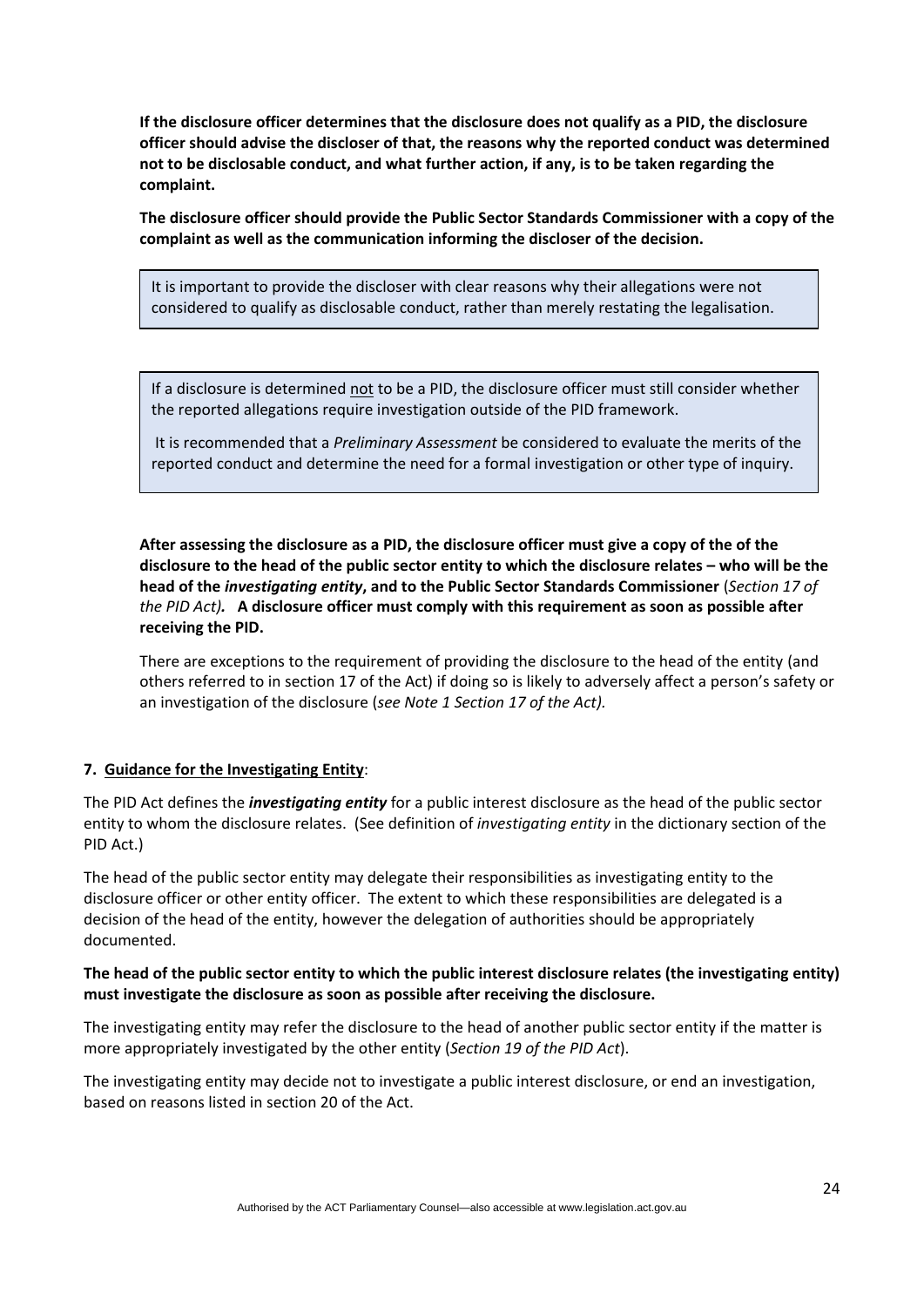#### **Step 4: Determine if an investigation is required.**

#### **a) Investigate:**

The head of the public sector entity (or their delegate) must investigate a PID received which relates to their entity (*Section 18 of the PID Act).*

Before an investigation is undertaken, the investigating entity must:

- decide whether the investigation is to be conducted internally, or whether an external investigation is required; and
- develop clear terms of reference, including timeframes.

There are scenarios where the head of an entity may not be responsible for investigating a disclosure. These are where a disclosure involves the head of the entity, the Head of Service, or the Public Sector Standards Commissioner (*Section 18(2) of the PID Act*).

Where a PID relates to a head of an entity, the Head of Service must investigate the disclosure. If a disclosure relates to the Head of Service, the ACT Ombudsman may investigate the disclosure or refer it to the head of another entity. Similarly, where a PID relates to the Public Sector Standards Commissioner, the Head of Service must investigate the disclosure.

#### **If the disclosable conduct could involve a criminal offence, the investigating entity must refer the PID to the Chief Police Officer (***Section 21 of the PID Act***).**

#### **b) No investigation required:** (*Section 20 of the PID Act*)

In certain circumstances the investigating entity may make a decision not to investigate a PID. Reasons for not further investigating allegations in a PID are listed in section 20 of the Act. They include the following:

- the discloser has withdrawn the PID and the investigating entity is reasonably satisfied that there are no further matters in the disclosure that warrant investigation;
- the discloser has not disclosed his or her name and contact details and the investigating entity is reasonably satisfied that this lack of information makes it impracticable for the disclosure to be investigated;
- the discloser fails, without reasonable excuse, to give assistance when requested from the investigating entity;
- the investigating entity is reasonably satisfied that the disclosure information is wrong in a material way and investigation of the disclosure is not warranted;
- the investigating entity is reasonably satisfied that the age of the disclosed information makes it impracticable for the disclosure to be investigated;
- the investigating entity is reasonably satisfied that the substance of the disclosure has already been investigated under the Act or another law in for in the ACT; or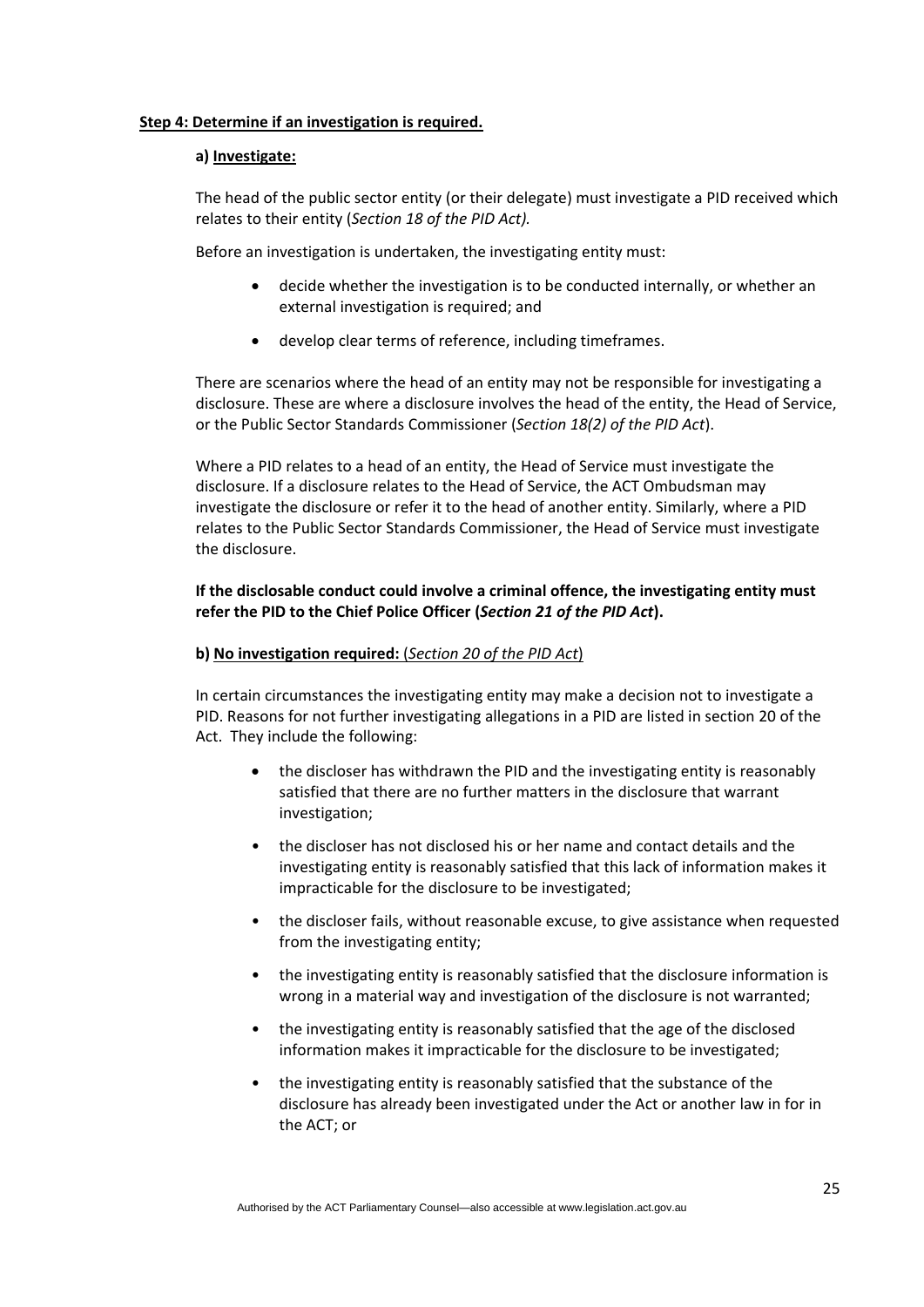• there is a more appropriate way reasonably available to deal with disclosable conduct in the disclosure.

**If the head of the public sector entity (or their delegate) declines to investigate a disclosure under section 20 of the Act, they must provide reasons for that decision, and inform the discloser, the referring entity and the Public Sector Standards Commissioner of the decision** (*Section 23 of the PID Act*)**.**

Under Section 23 of the Act, the investigating entity must update the discloser and the Public Sector Standards Commissioner within three months after the day the disclosure is made whether or not the disclosure will be investigated or dealt with under the Act.

Entities should note that should this timeframe not be met, a discloser is allowed to make their disclosure known to a Member of the Legislative Assembly or a journalist.

#### **Step 5: Proceed with an investigation**

The investigation should be undertaken as per the terms of reference and in a timely manner. The basic framework for developing the terms of reference is to aim to answer **who‐what-where-when‐ how** questions.

When conducting an investigation, entities must collect and document information in a fair and unbiased way; inform people of the nature of allegations and give them time to reflect on this information before seeking their input; allow people the opportunity to state their case and respond to subsequent allegations; avoid using investigators with a personal interest in an investigation; and ensure any investigation is and is perceived as being conducted fairly, respectfully and in confidence.

The investigating entity must be mindful of notification requirements defined under Sections 22, 23 and 25 of the Act, specifically, informing:

- the referring entity (where applicable);
- the discloser; and
- the Public Sector Standards Commissioner.

**The investigating entity must inform the discloser and Public Sector Standards Commissioner of the progress of the investigation at least once every three months – this is a legislative requirement** (*Section 23(1)(c) of the PID Act).*

#### **Step 6: Determination and action**

Under section 24 of the PID Act, upon completion of the investigation, the head of the entity should make a determination on whether they believe, on reasonable grounds, that disclosable conduct has occurred, is likely to have occurred, or is likely to occur.

If such is determined, the entity must take action necessary and reasonable to:

- prevent the disclosable conduct continuing or occurring in the future; and
- discipline any person responsible for the disclosable conduct.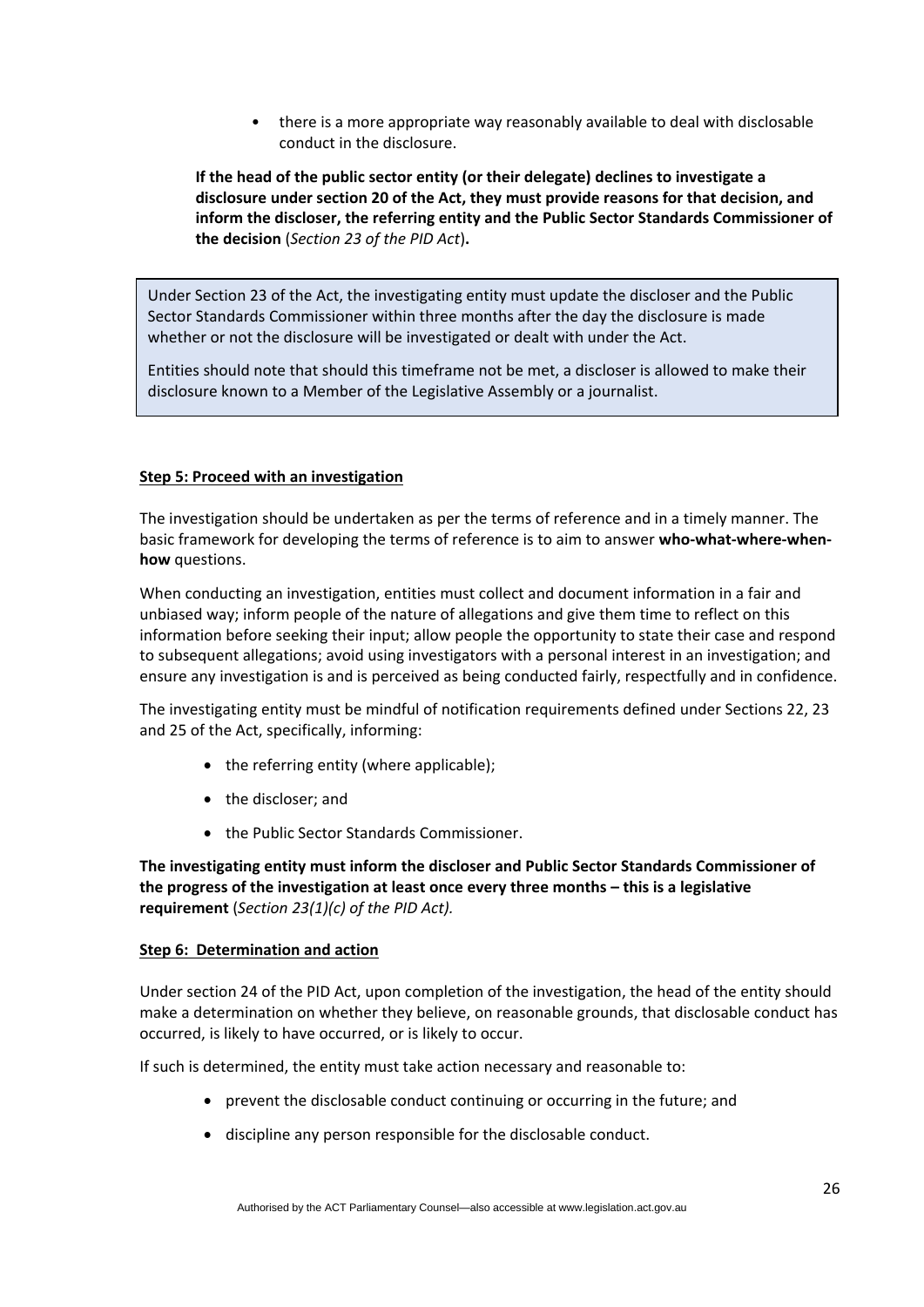When coming to a decision, the head of the entity should always act within the bounds of the legislation, apply the principles of natural justice, be consistent and reasonable, make clear and document decisions.

#### **Step 7: Report**

The discloser must be informed of the outcome of the investigation as well as any action taken or proposed in relation to the disclosable conduct the subject of the disclosure (*sections 23 (1)(c) and 24(2)).*

The Public Sector Standards Commissioner must be informed of the outcome of the investigation as well as any action taken or proposed in relation to the disclosable conduct (*section 25 (1) (a) and (c)).*

There are limitations to what should be reported to a discloser detailed in section 26 of the Act.

In drafting reports, entities should be aware of FOI requirements and privacy considerations.

For consistency across the ACT Public Sector, a template is included at Appendix D of these guidelines for reporting PID outcomes to the Public Sector Standards Commissioner.

#### **8. Review of a PID process**

A review may not be necessary for all disclosures, however where a review occurs, those undertaking the review should not have been involved in the initial investigation.

#### **Evaluation by entities**

Entities are encouraged to put in place procedures by which they will systematically review or otherwise evaluate their handling of disclosures with the aim of continuous improvement.

#### **Oversight by the Public Sector Standards Commissioner**

The Public Sector Standards Commissioner has a role in overseeing the action taken once a PID has been made, and will take steps to consider whether all significant matters are handled appropriately, consistent with legislative requirements.

This includes:

- reviewing a decision by an investigating entity to refuse to investigate a PID or to end an investigation; and
- significant actions taken, or proposed to be taken, in relation to a PID.

#### **9. Role of the Public Sector Standards Commissioner**

Under Part 6 of the Act, the Public Sector Standards Commissioner is given a broad oversight role in relation to the ACT Public Sector's management of PIDs. The Public Sector Standards Commissioner's functions include providing advice about PIDs to entities, reviewing the way entities investigate and deal with PIDs, ensuring just outcomes for people who make PIDs including preventing and remedying the effect of detrimental action against people because of disclosures; and undertaking education and training about PIDs.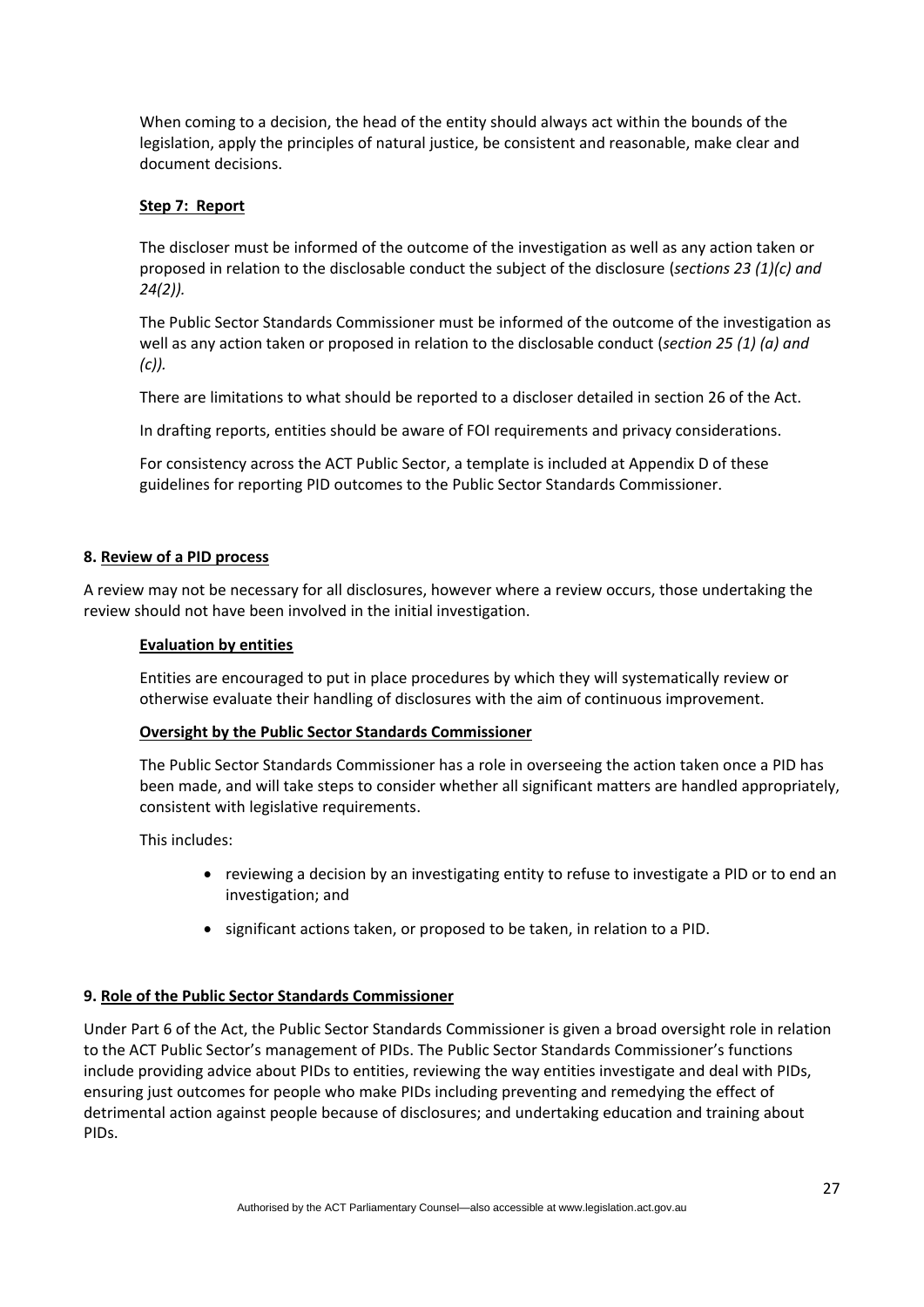The Public Sector Standards Commissioner may notify the ACT Ombudsman about a PID if the Public Sector Standards Commissioner believes it is appropriate for the ACT Ombudsman to know about the disclosure.

#### **9.1 Public Sector Standards Commissioner may review an entity's decisions and actions**

The Public Sector Standards Commissioner has strong powers in relation to oversighting an entity's decisions and actions in relation to PIDs. Under Section 29, the Commissioner has the power to review decisions and actions by entities in relation to disclosures and the way they are handled.

Where an entity declines to investigate a disclosure, or deems a disclosure not to qualify as a PID, the Public Sector Standards Commissioner may review and remake the decision. Likewise, the Public Sector Standards Commissioner may review and remake decisions made by entities to end the investigation of a disclosure as well as any action taken by an entity in response to disclosable conduct being found.

The Public Sector Standards Commissioner may ask anyone to give him/her information, including protected information, relevant to the investigation of the disclosure.

An entity or public official must comply with a request made to the entity or official. Under Section 29(4) of the Act, after review of a decision, the Commissioner may:

- amend the decision; or
- set aside the decision and substitute a new decision; or
- take no action.

After reviewing an action, or proposed action, the Public Sector Standards Commissioner may direct an entity or public official to take action (or cease an action) in relation to the disclosable conduct.

#### **9.2 Report by the Public Sector Standards Commissioner**

Under Section 30 of the Act, the Public Sector Standards Commissioner may give a report to the Chief Minister about an entity's PID procedures or how a PID is dealt with by an entity.

However, the principles of natural justice apply to these reports. Namely, the Commissioner must not include information that may be critical of a person unless the Public Sector Standards Commissioner has given the person an opportunity to be heard. Likewise, the Public Sector Standards Commissioner must not include information that is likely to endanger a person's safety or jeopardise an investigation relating to the disclosure.

#### **Under Section 30 (3), the Minister must present the report to the Legislative Assembly within nine sitting days after the day the report is given to the Minister.**

#### **9.3 Public Sector Standards Commissioner must keep discloser informed**

The Public Sector Standards Commissioner is not immune to the requirement to keep the relevant parties informed about what is happening with a disclosure. If the Public Sector Standards Commissioner calls on the powers of review contained in Part 6 of the Act and substitutes or otherwise makes a decision about the way a disclosure is being handled or acted upon, the Public Sector Standards Commissioner must tell the discloser about the decision and what led to that conclusion (unless the disclosure was made anonymously or the discloser has otherwise made it clear that they do not wish to be kept informed).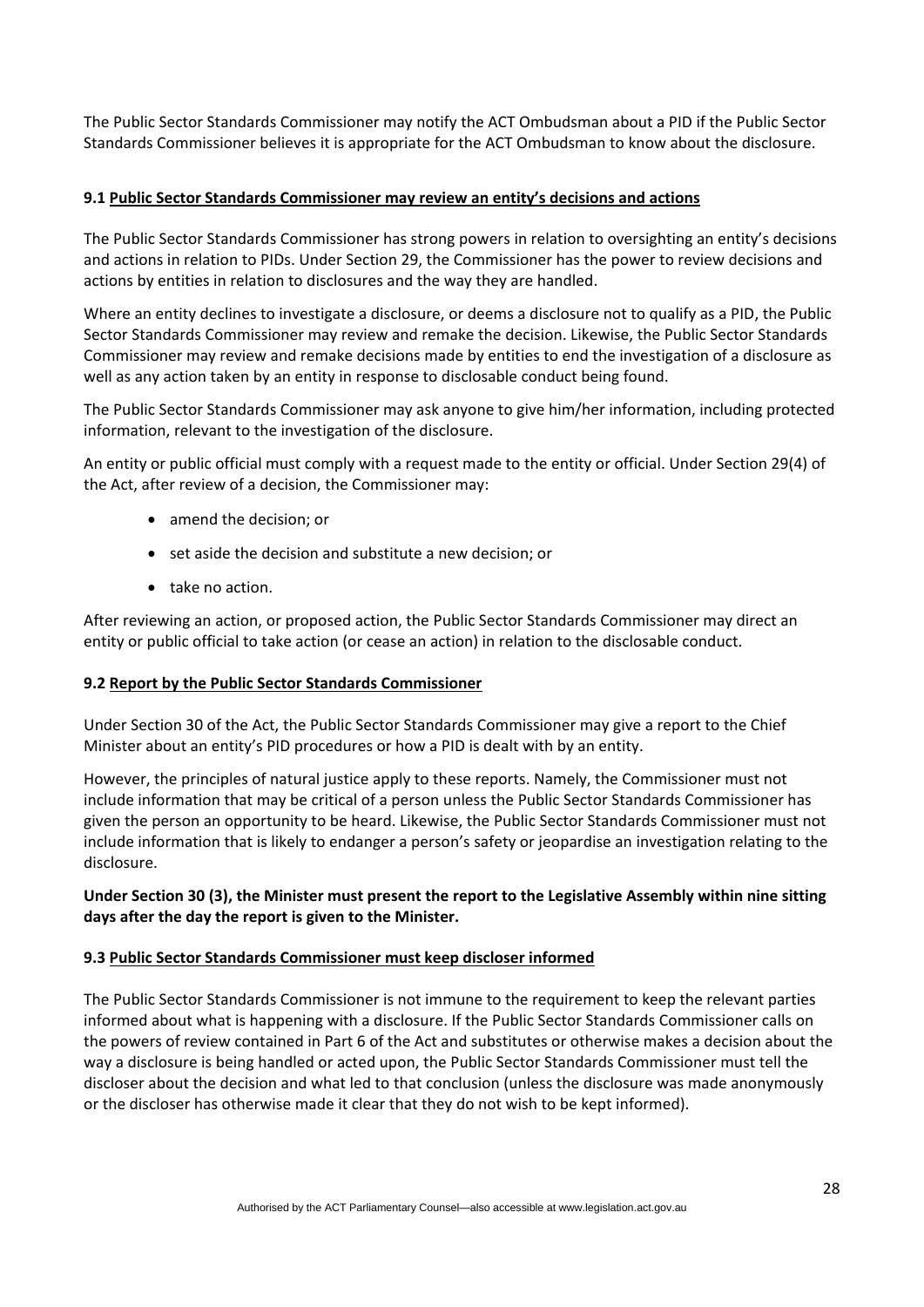# **Part Three: Disclosures made to Members of the ACT Legislative Assembly**

Members of the ACT Legislative Assembly may receive information from members of the public or ACT Public Sector employees, which may satisfy the definition of a PID.

In these cases, the action taken by the Members will depend on the circumstances under which the disclosure was made.

The circumstances under which a Member becomes a recipient of a PID are varied. However, the PID Act clearly envisages five specific circumstances where a Member could become a recipient of a PID.

The five specific circumstances set out in section 27 of the PID Act, are summarised as follows:

Where the discloser has already made a PID to one of those persons specified in section 15 of the Act and –

- a. the investigating entity has refused or failed to investigate the disclosure;
- b. the discloser has not been told within three months after the day the PID is made whether or not the PID will be investigated or dealt with;
- c. the discloser has been told the disclosure will be investigated but has not been told about the progress of the investigation for more than three months;
- d. the disclosure has been investigated, there is clear evidence that one or more instances of disclosable conduct mentioned in the disclosure has occurred or likely to have occurred and the investigating entity told the discloser that no action will be taken in relation to the disclosable conduct;
- e. the discloser honestly believes on reasonable grounds that:
	- i. he/she has information that tends to show disclosable conduct; and
	- ii. there is significant risk of detrimental action to the discloser or someone else to make a disclosure to a person mentioned in section 15; and
	- iii. it would be unreasonable in all the circumstances for the discloser to make a disclosure to a person mentioned in section 15.

In addition, there may be instances where the above circumstances do not apply, and the discloser simply prefers to make the disclosure directly to a Member of the Legislative Assembly.

The PID Act does not provide specific guidance as to how a PID is to be managed from the time a Member becomes a recipient of the disclosure. How the PID should be managed from there onwards would depend on the particular circumstances under which the discloser made the PID. Members, of course retain the prerogative to use information they receive from any person within the proceedings of the Assembly.

If the disclosure received under circumstances listed in section 27 of the PID Act, then the following options are also available.

If the disclosure is received under paragraphs (a) or (d) above, where the investigating entity has refused or failed to investigate the disclosure, or failed to take action in relation to the disclosable conduct, then the matter may be referred to Public Sector Standards Commissioner. Under the section 29 of the PID Act, the Commissioner has the function of reviewing a decision of an investigating entity.

In circumstances where the investigating entity has failed to keep the discloser informed of the progress of the investigation, paragraphs (b) and (c) above, the Public Sector Standards Commissioner also has the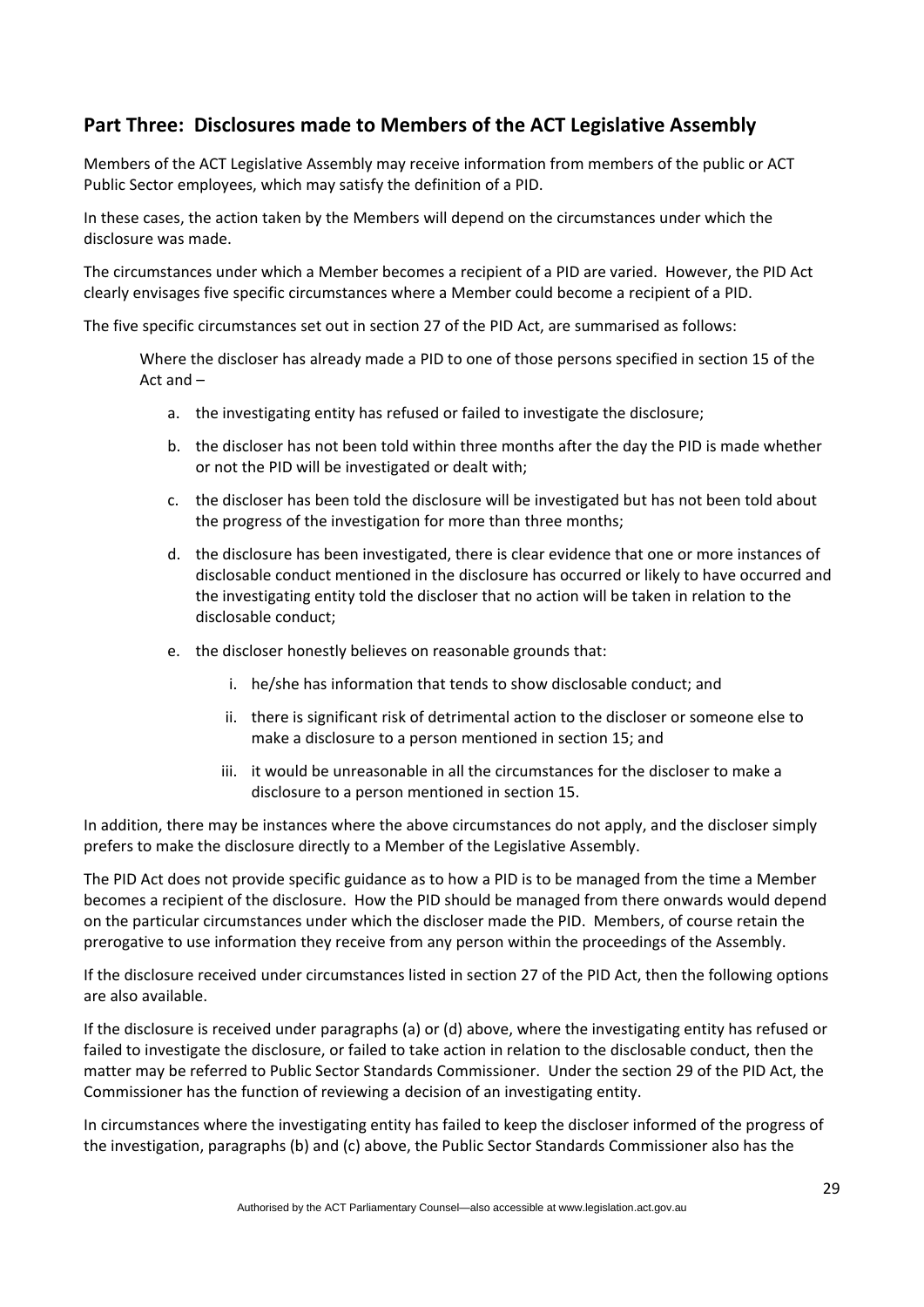function of monitoring the management of public interest disclosures by public sector entities, so again referral to the Public Sector Standards Commissioner is an option that is available.

If the discloser made the PID under the circumstances set out in paragraph (e) above, where the disclosure is honestly and reasonably concerned about detrimental action from the entity to which the PID relates, the Member would want to ensure that any action taken by the Member to progress the investigation of the PID would not cause any detrimental harm to the discloser or anyone else. Accordingly, a tailored approach might have to be undertaken. In this context, the Public Sector Standards Commissioner is available for consultation, and should be informed of steps taken in dealing with the disclosure.

In the normal course where none of the specific circumstances listed in s.27 apply, Members of the Assembly who receive correspondence intended as PIDs, or information considered to be possible disclosures under the PID Act, should comply with provisions of the Act specific to receiving officers and provide that correspondence to a disclosure officer within the entity for which the matter relates.

If there is doubt whether the disclosure qualifies as a PID, the Member should assume that the disclosure is protected by the PID Act and manage the disclosure accordingly.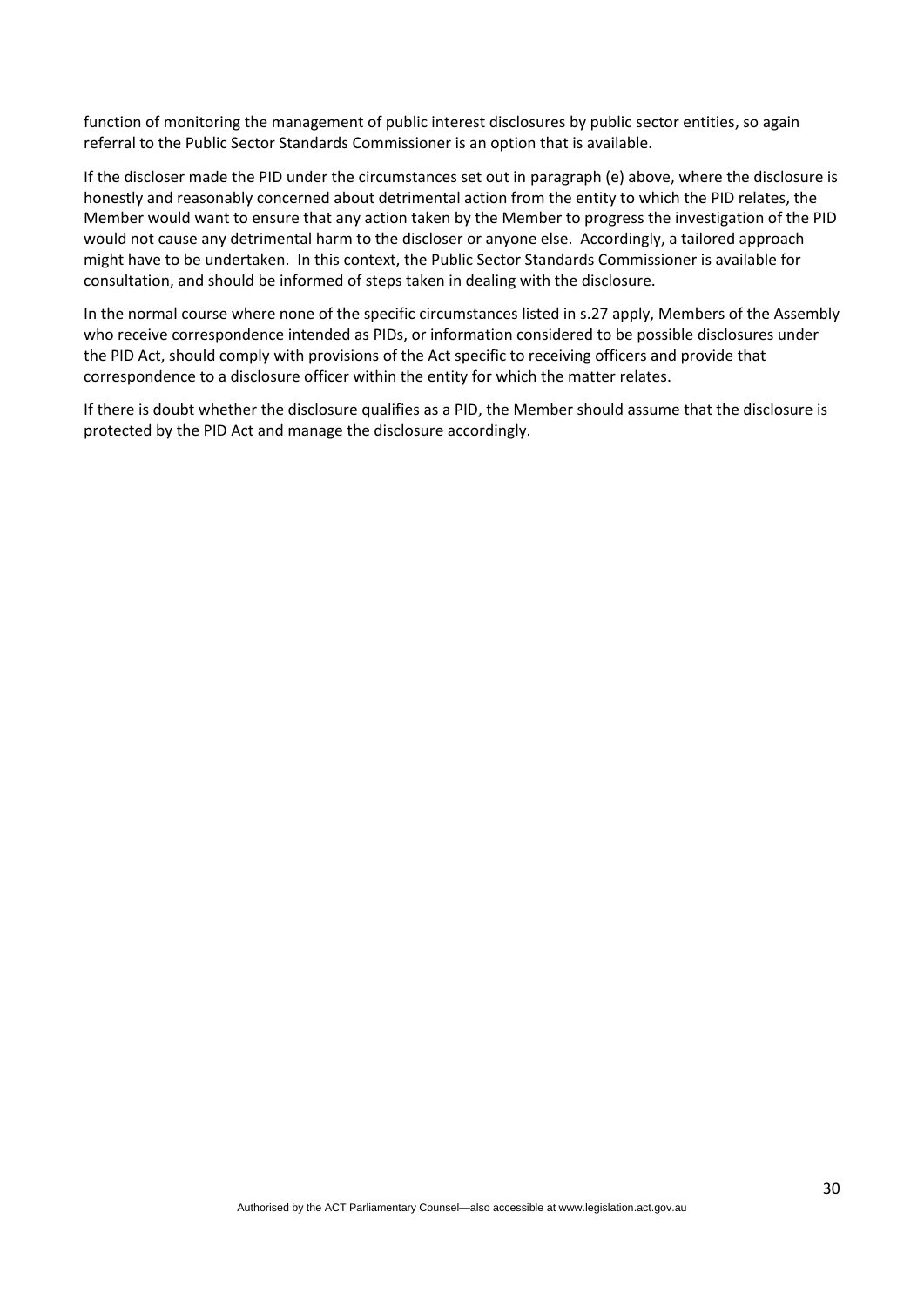# **Glossary**

| Act                                         | Public Interest Disclosure Act 2012                                                                                                                                                                                                                                                                                                                                            |
|---------------------------------------------|--------------------------------------------------------------------------------------------------------------------------------------------------------------------------------------------------------------------------------------------------------------------------------------------------------------------------------------------------------------------------------|
| <b>ACT Public Service</b><br>(ACTPS)        | the ACT Public Service is established under section 12(1) of the Public Sector<br>Management Act 1994. The ACTPS is made up of the administrative units declared<br>under the Administrative Arrangements.                                                                                                                                                                     |
| <b>ACT Public Sector</b><br>entity (entity) | administrative units (eg. Chief Minister, Treasury and Economic Development<br>Directorate, Justice and Community Safety Directorate, ACT Health Directorate,<br>$etc.$ );                                                                                                                                                                                                     |
|                                             | territory authorities (bodies established for a public purpose under an Act, eg.<br>Canberra Institute of Technology, ACT Insurance Authority, Teacher Quality<br>Institute, Cemeteries Authority, etc);                                                                                                                                                                       |
|                                             | territory-owned corporations or their subsidiaries (corporations established under<br>the Territory-Owned Corporations Act 1990 eg. Icon Water Limited);                                                                                                                                                                                                                       |
|                                             | territory instrumentalities (corporations established under the Corporations Act or<br>another Act or statutory instrument that are subject to control or direction by a<br>Minister; or composed of people whose majority are appointed by a Minister or the<br>Head of Service or a director-general or a statutory office-holder eg. Board of Senior<br>Secondary Studies); |
|                                             | statutory office holders (eg. ACT Ombudsman, Auditor-General, Commissioner for<br>Revenue, Director of Public Prosecutions, Registrar-General, Human Rights<br>Commissioner, Public Trustee and Guardian, Electoral Commissioner, Work Safety<br>Commissioner, Conservator of Flora and Fauna, the Clerk of the Legislative Assembly<br>etc.                                   |
| Commissioner                                | Public Sector Standards Commissioner established under the Public Sector<br>Management Act 1994.                                                                                                                                                                                                                                                                               |
| Disclosure officer                          | officer designated by respective head of entity to be a decision-maker in relation to<br><b>PIDs</b>                                                                                                                                                                                                                                                                           |
| Detrimental action                          | discriminating against a person (including threats) by treating the person<br>unfavourably in relation to reputation, career, profession, employment or trade; or<br>harassing or intimidating a person; or injuring a person; or damaging a person's<br>property.                                                                                                             |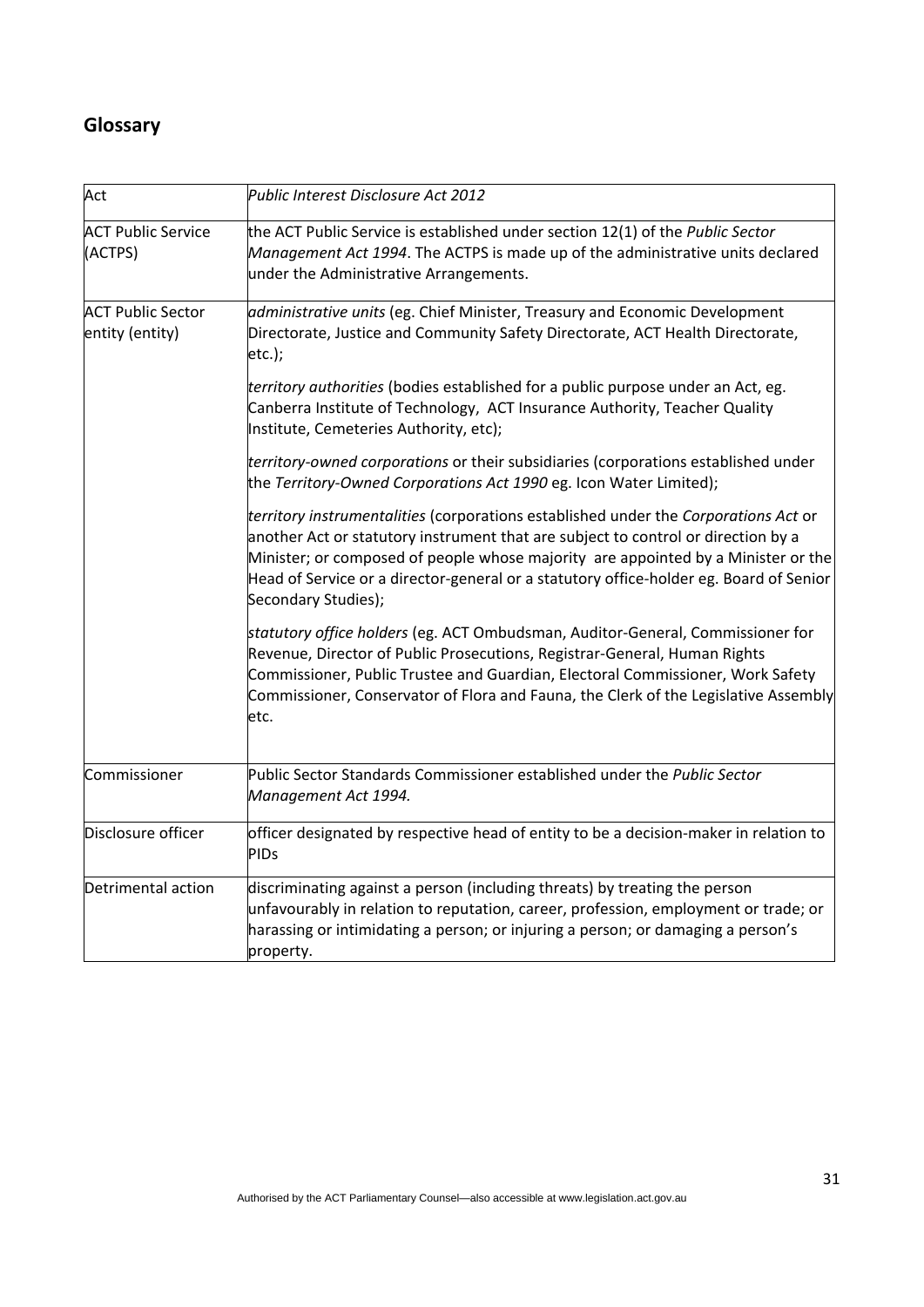| Disclosable Conduct                                                                     | Per section 8 of the Act,                                                                                                                                                                                                            |
|-----------------------------------------------------------------------------------------|--------------------------------------------------------------------------------------------------------------------------------------------------------------------------------------------------------------------------------------|
|                                                                                         | a) conduct of a person that could, if proved $-$                                                                                                                                                                                     |
|                                                                                         | (i) be a criminal offence against a law in force in the ACT; or                                                                                                                                                                      |
|                                                                                         | (ii) give reasonable grounds for disciplinary action (ie that will result in<br>terminating a person's employment, appointment or contract for services)<br>against the person;                                                      |
|                                                                                         | (b) action of a public sector entity or public official for a public sector entity that is<br>any of the following:                                                                                                                  |
|                                                                                         | (i) maladministration (ie illegal, unreasonable, unjust, oppressive,<br>improperly discriminatory, negligent or improper motives) that adversely<br>affects a person's interests in a substantial and specific way;                  |
|                                                                                         | (ii) a substantial misuse of public funds;                                                                                                                                                                                           |
|                                                                                         | (iii) a substantial and specific danger to public health or safety;                                                                                                                                                                  |
|                                                                                         | (iv) a substantial and specific danger to the environment.                                                                                                                                                                           |
| <b>Discloser</b>                                                                        | a person who makes a PID by providing information about wrongdoing or suspected<br>wrongdoing                                                                                                                                        |
| Investigating entity                                                                    | means the Head of an entity. Generally, the function of investigating a disclosure<br>will be delegated, but it is important to recognise that ultimately, the head of an<br>entity is responsible for the way a PID is handled.     |
|                                                                                         | Protected information Means information about a person that is disclosed to, or obtained by, a person to<br>whom section 44 of the Act applies because of the exercise of a function under the<br>Act by the person or someone else. |
| Public Interest<br>Disclosure (PID)                                                     | means a disclosure of information about disclosable conduct (wrongdoing or<br>suspected wrongdoing in the public sector)                                                                                                             |
| Public official                                                                         | means a person who is or has been an employee of a public sector entity; or a<br>contractor, employee of a contractor or volunteer exercising a function of the public<br>sector entity.                                             |
| Receiving officer                                                                       | means a person (eg. supervisor or manager) who receives a PID, but is not<br>necessarily a disclosure officer. Note that receiving officers are not decision makers<br>in relation to PIDs                                           |
| Senior Executives with<br>Responsibility for<br>Business Integrity and<br>Risk (SERBIR) | senior executives who are tasked with upholding and managing risks to public sector<br>integrity.                                                                                                                                    |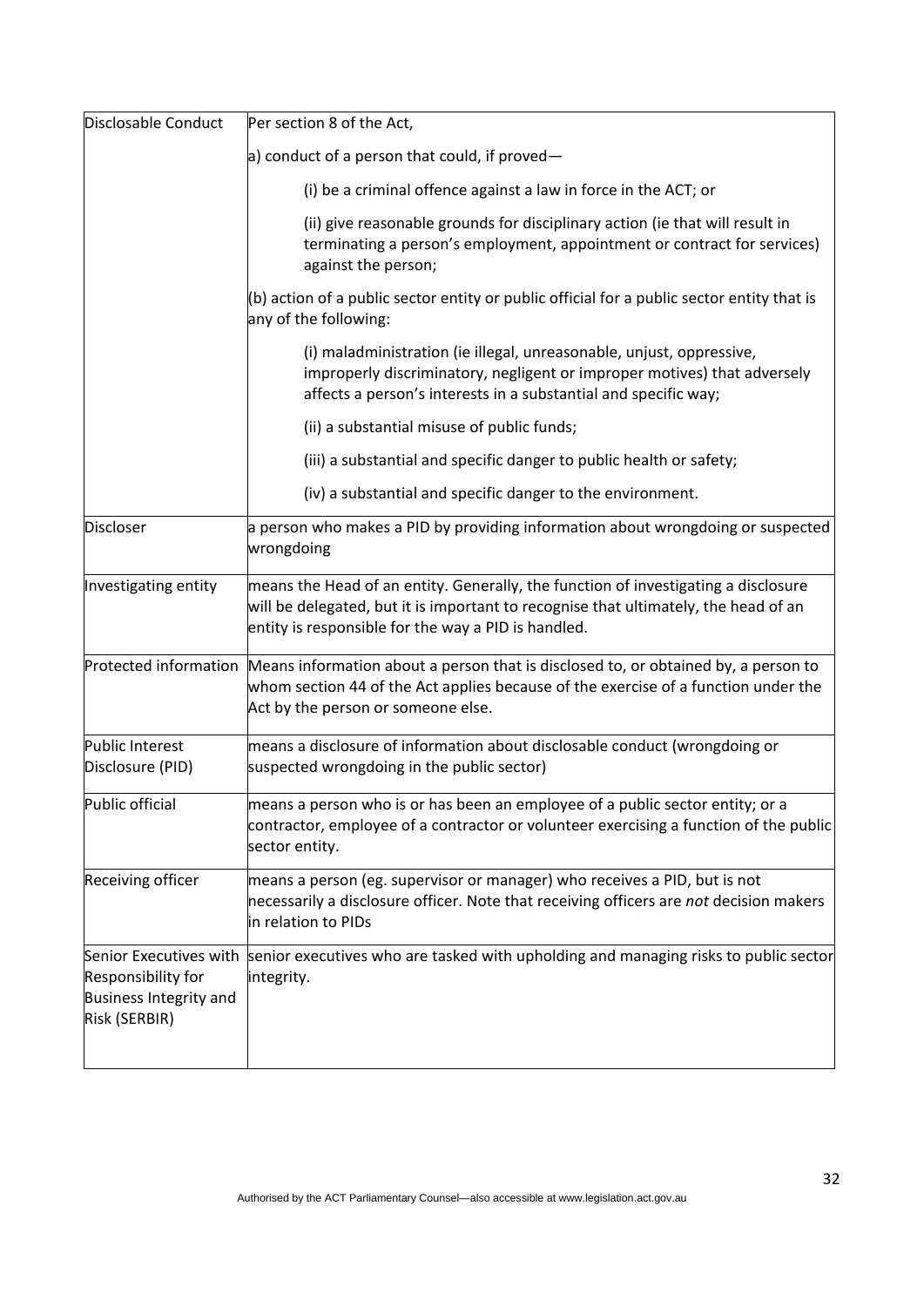## **References**

*Better practice quide to complaint handling,* Commonwealth Ombudsman, <http://www.ombudsman.gov.au/better-practice-guide>

*Whistling While They Work -* A good-practice guide for managing internal reporting of wrongdoing in public sector organisations, Australia and New Zealand School of Government, https://press.anu.edu.au/publications/series/anzsog/whistling-while-they-work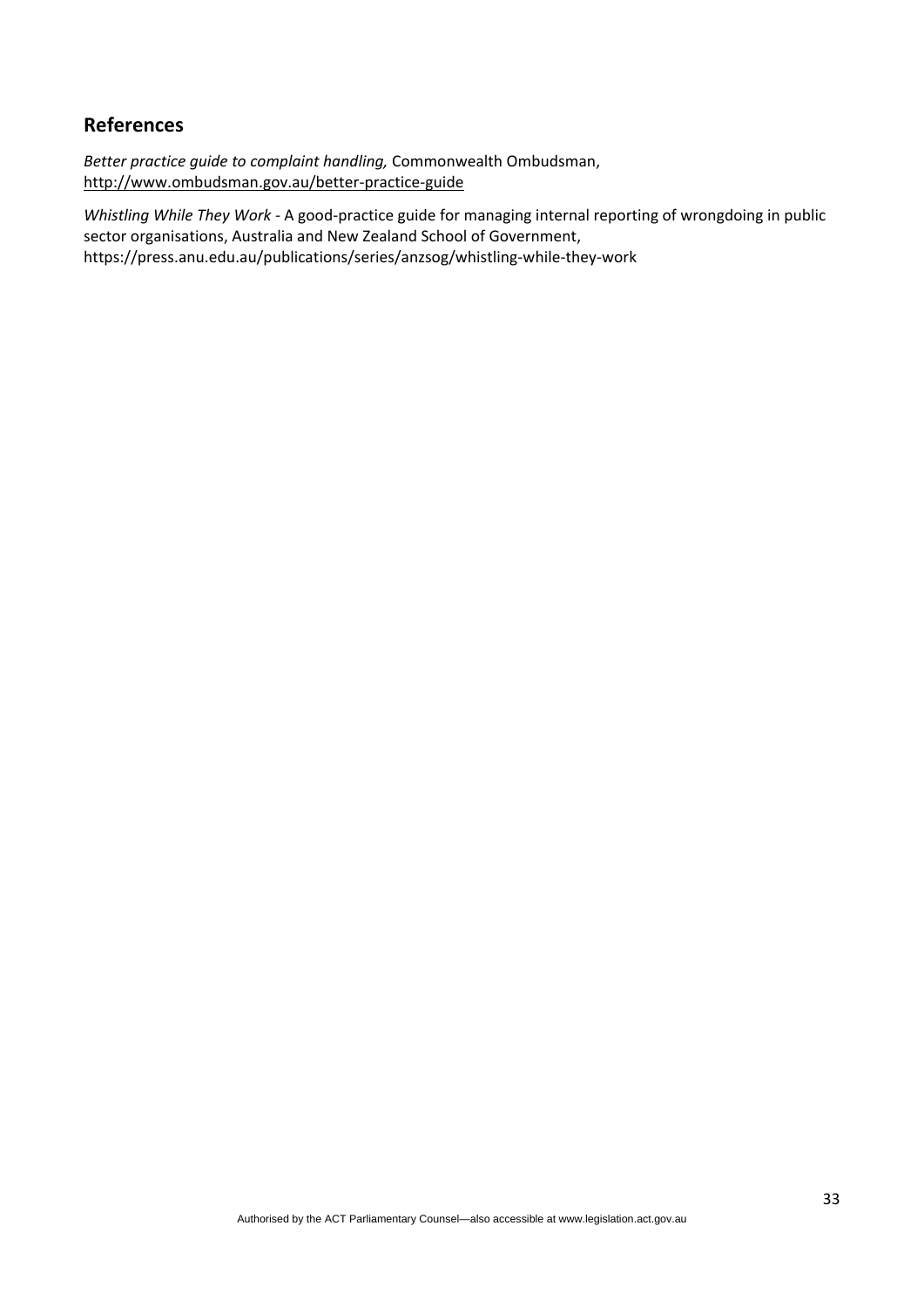# **Appendix A - Steps in managing a disclosure**

| <b>Step</b>                                   | <b>Information</b>                                                                                                                                                                                                                                                                                                  | <b>Action</b>                                                                                                                                                                                                                                                                                                                                                                                                                                                                                                                                                                                                                                                                                                     |
|-----------------------------------------------|---------------------------------------------------------------------------------------------------------------------------------------------------------------------------------------------------------------------------------------------------------------------------------------------------------------------|-------------------------------------------------------------------------------------------------------------------------------------------------------------------------------------------------------------------------------------------------------------------------------------------------------------------------------------------------------------------------------------------------------------------------------------------------------------------------------------------------------------------------------------------------------------------------------------------------------------------------------------------------------------------------------------------------------------------|
| 1: RECEIVE<br>(Disclosure Officer)            | Discloser makes a disclosure to a<br>disclosure officer or receiving officer<br>or<br>Disclosure officer receives a disclosure<br>passed to them from a receiving<br>officer.<br>(A receiving officer must provide the<br>disclosure to the disclosure officer as<br>soon as possible.)                             | Make written notes if matter is orally raised.<br>Manage expectations and respect promises of<br>confidentiality where applicable.<br>Handle all required processes in a timely manner<br>Move to Step 2 – Acknowledge                                                                                                                                                                                                                                                                                                                                                                                                                                                                                            |
| <b>2: ACKNOWLEDGE</b><br>(Disclosure Officer) | It generally takes courage to raise a<br>disclosure, therefore the discloser<br>should be afforded appropriate<br>recognition.<br>The discloser should be reassured that<br>their complaint is receiving attention.                                                                                                 | Thank the discloser for making the disclosure.<br>It is suggested the disclosure officer provides an<br>acknowledgement letter at this stage - the letter should also<br>outline the process the disclosure officer will undertake in<br>handling the disclosure. A copy of the letter should be<br>provided to the Commissioner.<br>Move to Step $3 -$ Assess.                                                                                                                                                                                                                                                                                                                                                   |
| 3: ASSESS<br>(Disclosure Officer)             | (a) Is the disclosure in the appropriate<br>entity?<br>The disclosure officer must consider<br>whether the disclosure would be better<br>handled by another entity<br>Does it relate to another entity's staff<br>or resources?                                                                                     | If not in appropriate entity $\rightarrow$ have referred.<br>• Provide a referral form to notify the other entity of the<br>decision; and<br>• notify the discloser and Commissioner of the decision to<br>refer the matter to another entity.<br>This closes the process from the receiving entity's<br>perspective; however, the disclosure officer will be kept<br>informed as they have now become the referring entity<br>(Section 22).<br>If the disclosure is within the appropriate entity, move to<br>assessment step 3(b).                                                                                                                                                                              |
| (Disclosure Officer)                          | (b) Is the disclosure about disclosable<br>conduct?<br>It is critical for the disclosure officer to<br>make a decision as to whether the<br>disclosure is in-fact a PID and subject to<br>requirements of the Act.<br>If in doubt, consult with the office of<br>the Commissioner or seek legal advice<br>from GSO. | If yes:<br>Disclosure officer must provide a copy of the PID to:<br>• The head of each entity to which the PID relates; and<br>• The Commissioner.<br>If assessed as not being a PID:<br>The disclosure officer must write to the discloser explaining<br>why their disclosure is not a PID and advise the discloser of<br>other avenues for their complaint to be examined eg.<br>Internal review, WorkSafe ACT, misconduct process, etc. A<br>copy of the letter should be provided to the Commissioner.<br>The disclosure officer must consider whether the<br>allegations require investigation as a misconduct matter or<br>through other means.<br>Note: The discloser must be notified within three months |
|                                               |                                                                                                                                                                                                                                                                                                                     | after the day the disclosure is made whether or not their<br>disclosure will be investigated or dealt with under the<br>Public Interest Disclosure Act 2012.                                                                                                                                                                                                                                                                                                                                                                                                                                                                                                                                                      |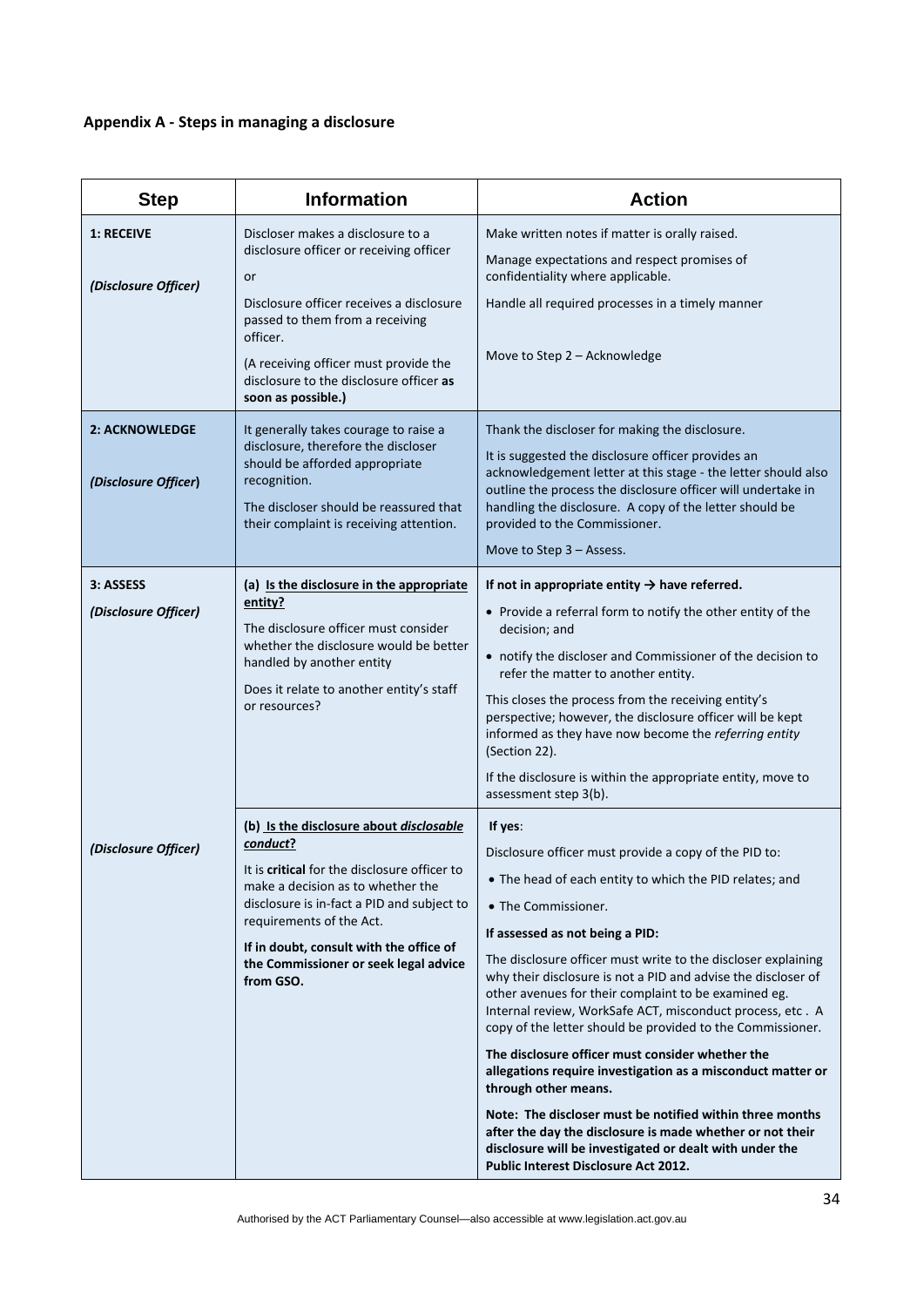| <b>4: DETERMINE IF</b><br><b>INVESTIGATION IS</b><br>REQUIRED. | (3) Is an investigation required?                                                                                                                            | Assess allegations and determine if an investigation is<br>required or if no investigation required for reasons listed<br>under section 20 of the Act.                                                                                                                       |
|----------------------------------------------------------------|--------------------------------------------------------------------------------------------------------------------------------------------------------------|------------------------------------------------------------------------------------------------------------------------------------------------------------------------------------------------------------------------------------------------------------------------------|
| (Investigating Entity)                                         | a) Investigate                                                                                                                                               | The investigating entity determines:                                                                                                                                                                                                                                         |
|                                                                | Upon receipt of a PID, the investigating<br>entity must investigate the allegations,<br>or refer to another entity, as provided<br>in the Act.               | • the matters to be resolved,<br>• terms of reference for the investigation (the office of the<br>Commissioner may be consulted)                                                                                                                                             |
|                                                                |                                                                                                                                                              | • resources required,<br>• who will conduct the investigation (internal vs external)<br>Move to step 5 - Investigate & Update                                                                                                                                                |
|                                                                | b) No investigation required<br>In certain circumstances the<br>investigating entity may make a<br>decision not to investigate allegations<br>made in a PID. | An investigating entity may decide not to investigate<br>allegations made in a PID for reasons listed in Section 20 of<br>the Act.                                                                                                                                           |
|                                                                |                                                                                                                                                              | The entity must provide reasons and inform the discloser,<br>head of the entity and Commissioner.                                                                                                                                                                            |
|                                                                |                                                                                                                                                              | This letter closes the process, subject to a request to<br>review the decision.                                                                                                                                                                                              |
| <b>5: INVESTIGATE &amp;</b><br><b>UPDATE</b>                   | Manage the investigation and provide<br>Monitor progress.<br>the required updates to the discloser                                                           |                                                                                                                                                                                                                                                                              |
| (Investigating Entity)                                         | and Commissioner.                                                                                                                                            | The discloser and Commissioner must be advised of the<br>decision to investigate and provided updates at least once<br>every 90 days.                                                                                                                                        |
|                                                                |                                                                                                                                                              | Move to Step 6 - Determination, Recommendation, Report.                                                                                                                                                                                                                      |
| 6: DETERMINATION,<br><b>RECOMMENDATON</b><br>and ACTION.       | The head of the entity (or their<br>delegate) makes a decision based on<br>the findings/recommendations arising<br>from the investigation.                   | The head of the entity must decide if there is reasonable<br>grounds to believe that disclosable conduct has occurred, is<br>likely to have occurred, or is likely to occur. If so, the head<br>of the entity (or delegate) must take action necessary and<br>reasonable to- |
| (Head of the ACTPS<br>Entity)                                  |                                                                                                                                                              | (a) prevent the disclosable conduct continuing or occurring<br>in the future; and<br>(b) discipline any person responsible for the disclosable<br>conduct.                                                                                                                   |
| <b>7. REPORT</b>                                               | The discloser, PSSC and referring                                                                                                                            | Prepare a report documenting decision and actions taken.                                                                                                                                                                                                                     |
| (Head of the ACTPS<br>Entity)                                  | entity must be informed of<br>outcomes.                                                                                                                      | Following completion of the investigation, the discloser,<br>PSSC, and referring entity must be informed of the outcome<br>of the investigation, determination, recommendations,<br>actions taken or to be taken.                                                            |
|                                                                |                                                                                                                                                              | The discloser is not entitled to all the information obtained<br>during the course of investigating the PID.                                                                                                                                                                 |
|                                                                |                                                                                                                                                              | There are limitations on obligations to keep people informed<br>detailed in section 20 of the Act.                                                                                                                                                                           |
|                                                                |                                                                                                                                                              | This report closes the process, subject to a request to<br>review the decision.                                                                                                                                                                                              |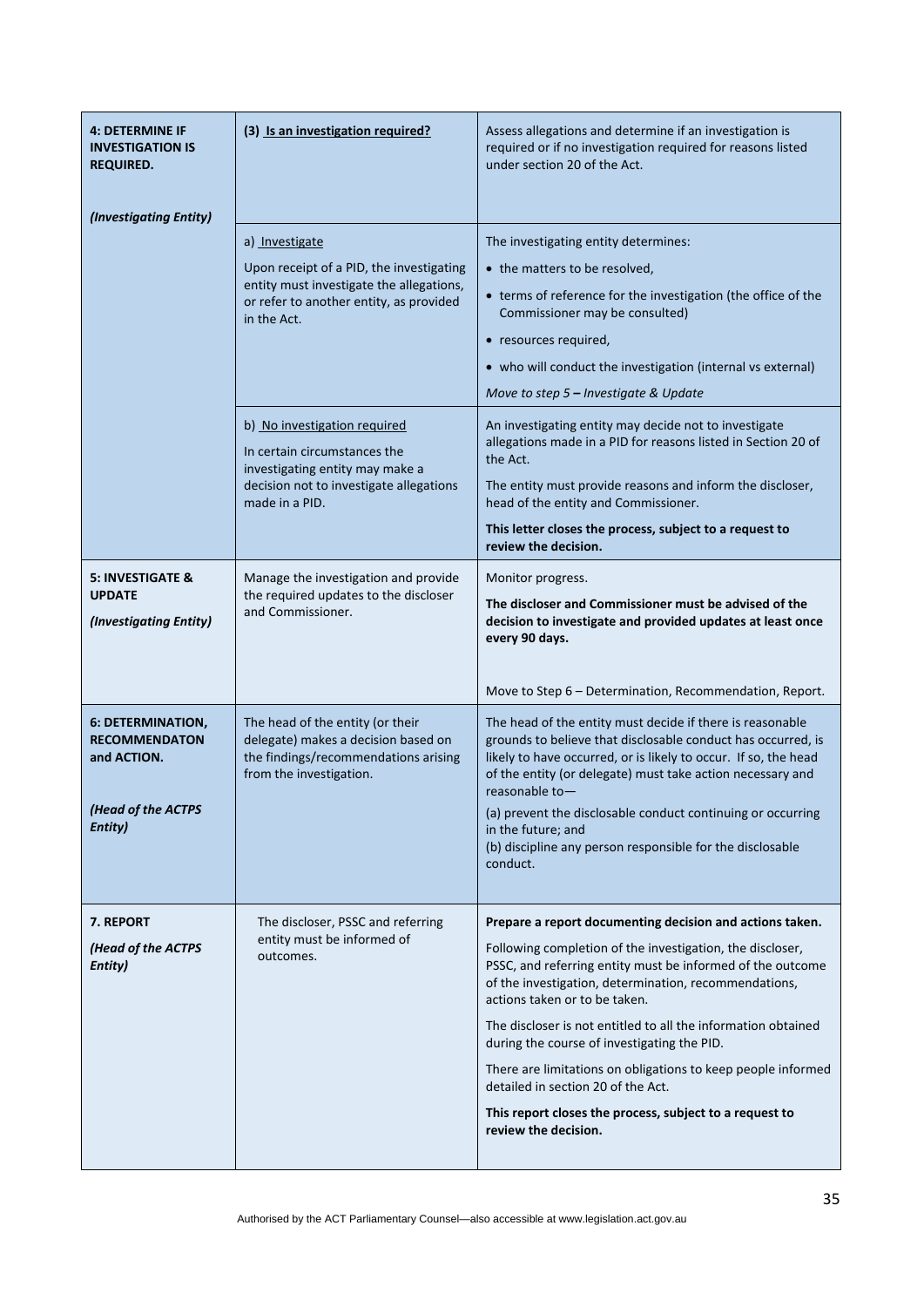| <b>ANNUAL REPORTING</b>               | Report summary information<br>concerning PIDs to the Head of Service<br>for inclusion in the state of the service<br>report                                                                                                                                                                                                                                           | Entities must provide the following information to the Head<br>of Service for inclusion in the state of the service report:<br>number of claimed PIDs received during the<br>reporting year;<br>number of claims assessed by relevant entity as<br>$\bullet$<br>meeting the definition of disclosable conduct<br>under the PID Act;<br>number of investigations completed;<br>number of claims not investigated by virtue of<br>Section 20 of the PID Act. |
|---------------------------------------|-----------------------------------------------------------------------------------------------------------------------------------------------------------------------------------------------------------------------------------------------------------------------------------------------------------------------------------------------------------------------|------------------------------------------------------------------------------------------------------------------------------------------------------------------------------------------------------------------------------------------------------------------------------------------------------------------------------------------------------------------------------------------------------------------------------------------------------------|
| <b>REVIEW</b><br><b>Best practice</b> | Entities should periodically evaluate<br>the effectiveness of their PID<br>procedures and whether the outcomes<br>are meeting the objective of the Act.                                                                                                                                                                                                               | Entities should monitor and evaluate the effectiveness of<br>their PID procedures.                                                                                                                                                                                                                                                                                                                                                                         |
| Commissioner                          | The Commissioner has a role in<br>overseeing the actions taken by<br>entities and will ensure all matters are<br>handled fairly and properly. This<br>includes:<br>• reviewing a decision by an<br>investigating entity to refuse to<br>investigate a PID or to end an<br>investigation; and<br>• any action taken, or proposed to be<br>taken, in relation to a PID. | Entities must be aware that the Commissioner is informed at<br>each significant stage in the process of handling a disclosure.<br>Where irregularities occur, or potentially insufficient actions<br>are taken, the Commissioner may intervene in the handling<br>of a disclosure.                                                                                                                                                                         |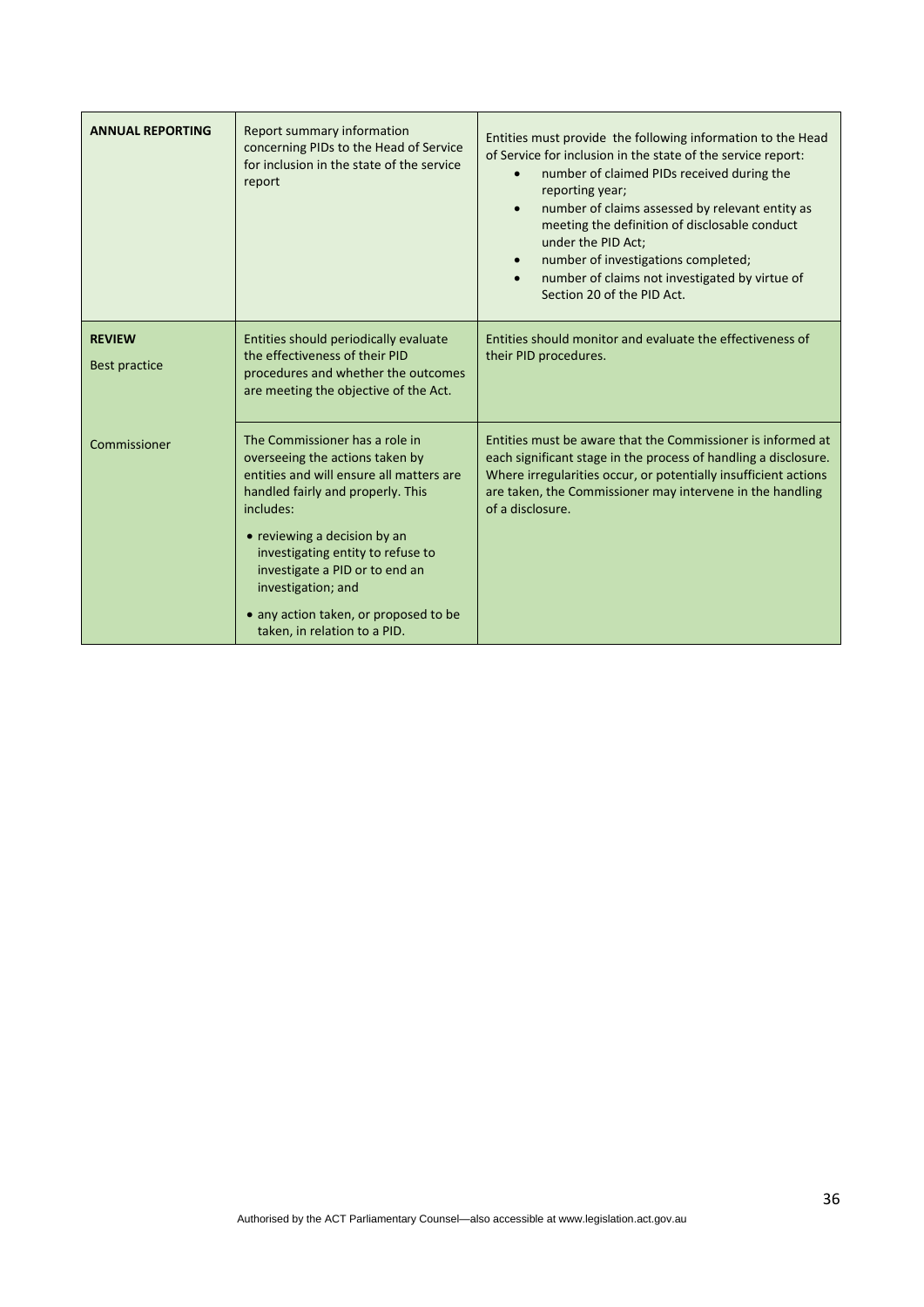#### **Appendix B - Acknowledgement letter – suggested template for use on receipt of a disclosure**

*<Insert Letterhead>*

*<Name of discloser>*

*<Address of discloser>*

Dear *<name of discloser>*

Thank you for your letter/email/phone call of *<date>* about <*insert details of disclosure>.*

I am writing to thank you for bringing this matter to my attention.

I am currently assessing your disclosure in terms of the *Public Interest Disclosure Act 2012*.

I will write again within three months from the date of this letter to notify you how this matter is being handled, consistent with the provisions of section 23 of the Act.

If you require any further information or assistance, please do not hesitate to contact me.

Yours sincerely

*<Name of Disclosure Officer> <Name of entity>*

CC: Public Sector Standards Commissioner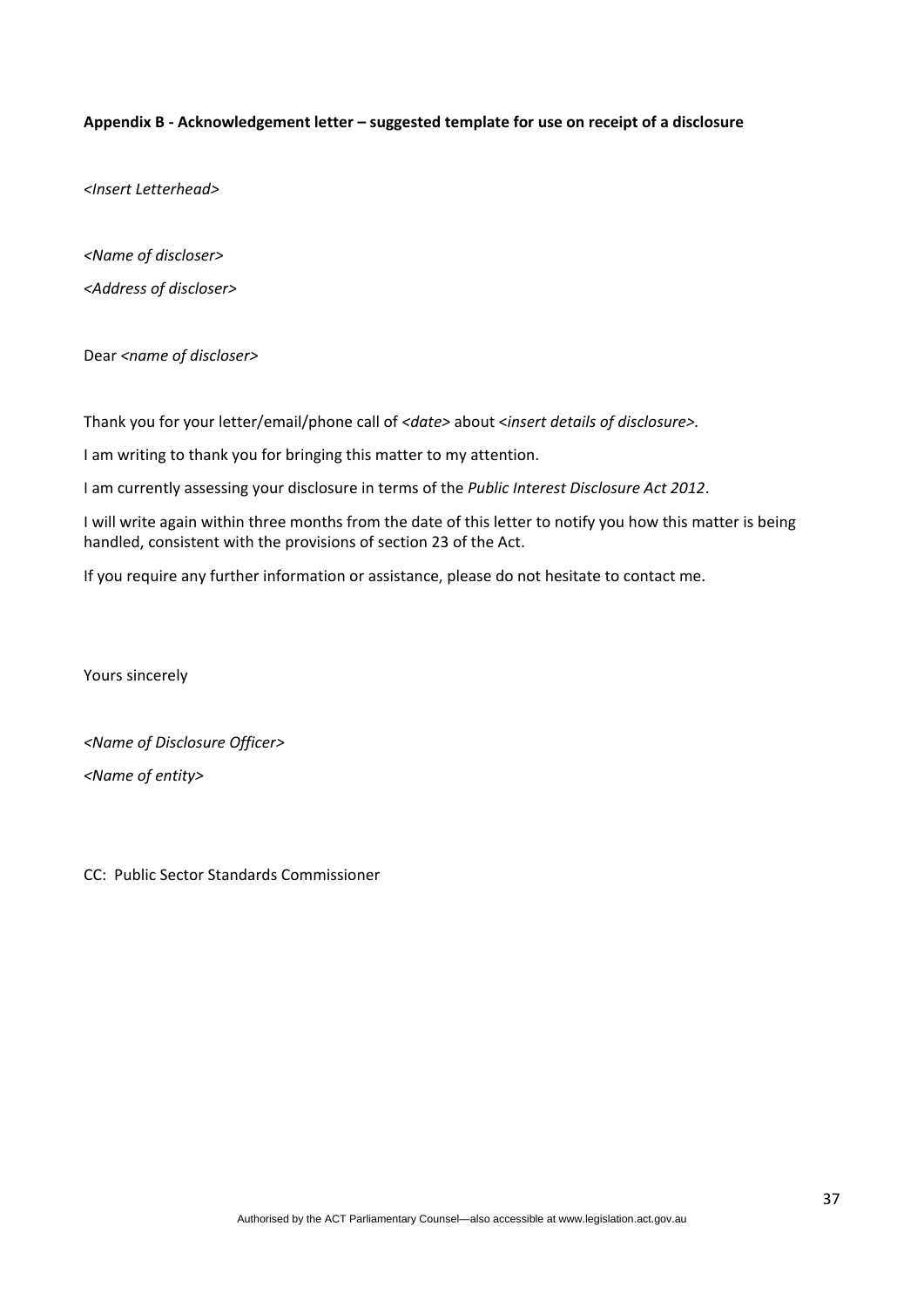#### **Appendix C - Referral letter – suggested template for use in providing a public interest disclosure to another entity**

*<Insert Letterhead>*

*<recipient/address>*

Dear *<insert name of head of entity>*

#### **Referral of a public interest disclosure**

On *<insert date>, <insert name of entity that received the disclosure>* received a disclosure from *<insert name of discloser>.* The disclosure was about *<insert details of disclosure>.* I have attached the disclosure for your information.

Under section 19 of the *Public Interest Disclosure Act 2012* (the Act), it is my opinion that this matter falls within the portfolio responsibilities of your entity as it involves staff in your entity *<or>* involves a program under your control <*or>* involves funds under your control <*delete as appropriate>*.

Under the Act, you should note that you have an obligation to keep the discloser, myself (as the referring entity) and the Public Sector Standards Commissioner informed about any actions or decisions you make about this matter at least once every three months or at significant points should you decide to investigate the matter.

Thank you for your consideration of this referral.

Yours sincerely,

 $\overline{1}$ 

*<insert head of entity name ‐ referring entity ‐ date>*

CC: Public Sector Standards Commissioner

| This section to be completed by the head of the entity to which the disclosure has been referred: |  |
|---------------------------------------------------------------------------------------------------|--|
| Agree / Not Agree                                                                                 |  |
|                                                                                                   |  |
|                                                                                                   |  |